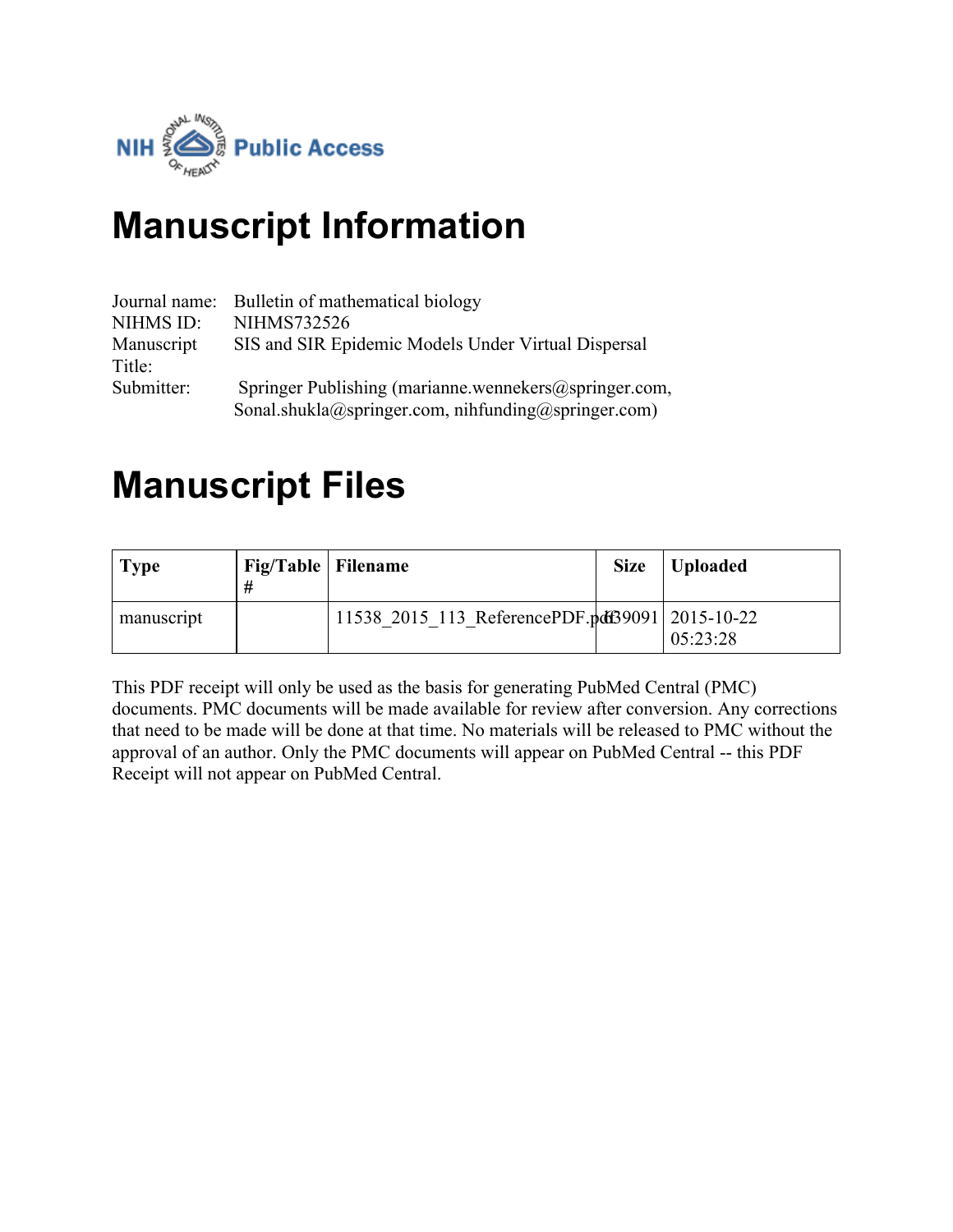# SIS and SIR epidemic models under virtual dispersal

Derdei Bichara, Yun Kang, Carlos Castillo-Chavez, Richard Horan, Charles Perrings

#### Abstract

We develop a multi-group epidemic framework via virtual dispersal where the risk of infection is a function of the residence time and local environmental risk. This novel approach eliminates the need to define and measure contact rates that are used in the traditional multi-group epidemic models with heterogeneous mixing. We apply this approach to a general n-patch SIS model whose basic reproduction number  $\mathcal{R}_0$  is computed as a function of a patch residencetimes matrix  $\mathbb{P}$ . Our analysis implies that the resulting *n*-patch SIS model has robust dynamics when patches are strongly connected: there is a unique globally stable endemic equilibrium when  $\mathcal{R}_0 > 1$  while the disease free equilibrium is globally stable when  $\mathcal{R}_0 \leq 1$ . Our further analysis indicates that the dispersal behavior described by the residence-times matrix P has profound effects on the disease dynamics at the single patch level with consequences that proper dispersal behavior along with the local environmental risk can either promote or eliminate the endemic in particular patches. Our work highlights the impact of residence times matrix if the patches are not strongly connected. Our framework can be generalized in other endemic and disease outbreak models. As an illustration, we apply our framework to a twopatch SIR single outbreak epidemic model where the process of disease invasion is connected to the final epidemic size relationship. We also explore the impact of disease prevalence driven decision using a phenomenological modeling approach in order to contrast the role of constant versus state dependent  $\mathbb P$  on disease dynamics.

#### 1. Introduction

Sir Ronald Ross must be considered the founder of mathematical epidemiology [\[62\]](#page-25-0) despite the fact that Daniel Bernoulli (1700-1782), was most likely the first researcher to introduce the use of mathematical models in the study of epidemic outbreaks [\[8,](#page-22-0) [28\]](#page-24-0) nearly 150 years earlier. Ross' appendix to his 1911 paper [\[62\]](#page-25-0) not only introduces a nonlinear system of differential equations aimed at capturing the overall dynamics of the malaria contagion, a disease driven by the interactions of hosts, vectors and the life-history of Plasmodium falciparum, but also includes a tribute to mathematics through his observation that this framework may also be used to model the dynamics of sexually transmitted diseases [\[62\]](#page-25-0). Ross' observation has motivated the use of mathematics in the study of the impact of human social interaction on disease dynamics [\[9,](#page-22-1) [18,](#page-23-0) [21,](#page-23-1) [23,](#page-23-2) [22,](#page-23-3) [34,](#page-24-1) [40,](#page-24-2) [45,](#page-24-3) [46,](#page-24-4) [47,](#page-24-5) [71\]](#page-26-0). In particularly, Ross' work introduced the type of framework needed to capture and modify the dynamics of epidemic outbreaks; new landscapes where public policies could be tried and tested without harming anybody, complementing and expanding the role that statistics plays in epidemiology. Suddenly scientists and public health experts had a "laboratory" for assessing the impact of transmission mechanisms; evaluating, a priori, efforts aimed at mitigating or eliminating the deleterious impact of disease dynamics.

AMS 2000 subject classifications: Primary 34D23, 92D25, 60K35

Keywords and phrases: Epidemiology; SIS-SIR Models; Dispersal; Residence Times; Global Stability; Adaptive Behavior; Final Size Relationship.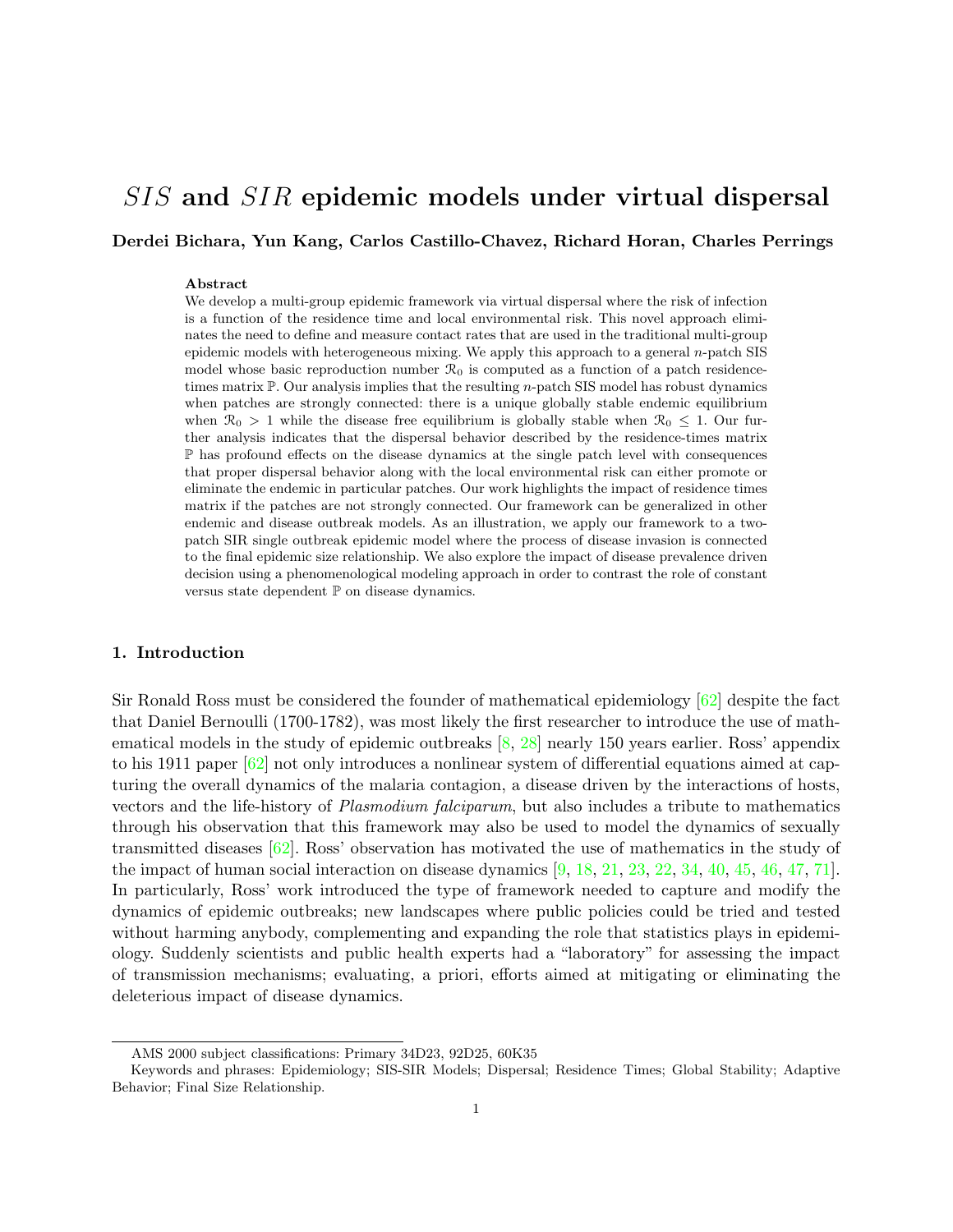The study of the dynamics of communicable disease in metapopulation, multi-group or agestructure models has also benefitted from the work of Ross. Contact matrices have been used in the study of disease dynamics to accommodate or capture the dynamics of heterogeneous mixing populations [\[1,](#page-22-2) [19,](#page-23-4) [29,](#page-24-6) [38\]](#page-24-7). The spread of communicable diseases like measles, chicken pox or rubella is intimately connected to the concept of contact, "effective" contact or "effective" per capita contact rate [\[25,](#page-23-5) [38\]](#page-24-7); a clear measurable concept in, for example, the context of sexually transmitted diseases (STDs) or vector-borne diseases. The values used to define a contact matrix emerge from the a priori belief that contacts can be clearly defined and measured in any context. Their use in the context of communicable diseases is based often on relative rankings; the result of observational subjective measures of contact or activity levels. For example, since children are believed to have the most contacts per unit of time, their observed activity levels are routinely used to set a relative contact or activity scale. Traditionally, since school children are assumed to be the most active, they are used to set the scale with the rest of the age-specific contact matrix usually completed under the assumption of proportionate (weighted random) mixing (albeit other forms of mixing are possible [\[2,](#page-22-3) [9,](#page-22-1) [18,](#page-23-0) [20,](#page-23-6) [29,](#page-24-6) [38\]](#page-24-7) and references therein). In short, mixing or contact matrices are used to collect re-scaled estimated levels of activity among interacting subgroups or age-classes; a phenomenological estimation process based on observational studies and surveys [\[59\]](#page-25-1). Our belief that contact rates cannot, in general, be measured in satisfactory ways for diseases like influenza, measles or tuberculosis, arises from the difficulty of assessing the average number of contacts per unit of time of children in a school bus, or the average number of contacts per unit of time that children and adults have with each other in a classroom or at the library, per unit of time. The issue is further confounded by our inability to assess what an effective contact is: a definition that may have to be tied in to the density of floating virus particles, air circulation patterns, or whether or not contaminated surfaces are touched by susceptible individuals. In short, defining and measuring a contact or an effective contact, turns out to be incredibly challenging [\[59\]](#page-25-1). That said, experimental methods may be used to estimate the average risk of acquiring, for example, tuberculosis (TB) or influenza, to individuals that spend on the average three hours per day in public transportation, in Mexico City or New York City.

In this paper we propose the use of residence times in heterogeneous environments, as a proxy for "effective" contacts per unit time. Catching a communicable disease would of course depend on the presence of infected/infectious individuals (a necessary condition), the level of "risk" within a given "patch" (crowded bars, airports, schools, work places, etc), and the time spent in such environment. Risk of infection is assumed to be a function of the time spent in pre-specified environments; risk that may be experimentally measured. We argue that characterizing a landscape as a collection of patches defined by risk (public transportation, schools, malls, work place, homes, etc) is possible, especially if the risk of infection in such "local" environments is in addition a function of residence times and disease levels. Ranking patch-dependent risks of infection via the values of the transmission rate  $(\beta)$  per unit of time, may therefore be possible and useful. The reinterpretation of  $\beta$  and the use of residence times move us away from the world of models that account for transmission via the use of differential susceptibility to the world where infection depends on local environmental risk.

Consequently, we introduce a residence times framework in the context of a multi-group system defined by patch-dependent risk (defined by  $\beta$ ). We study the role of patch residence times on disease dynamics within endemic and single outbreak multi-group scenarios. Specifically, the study of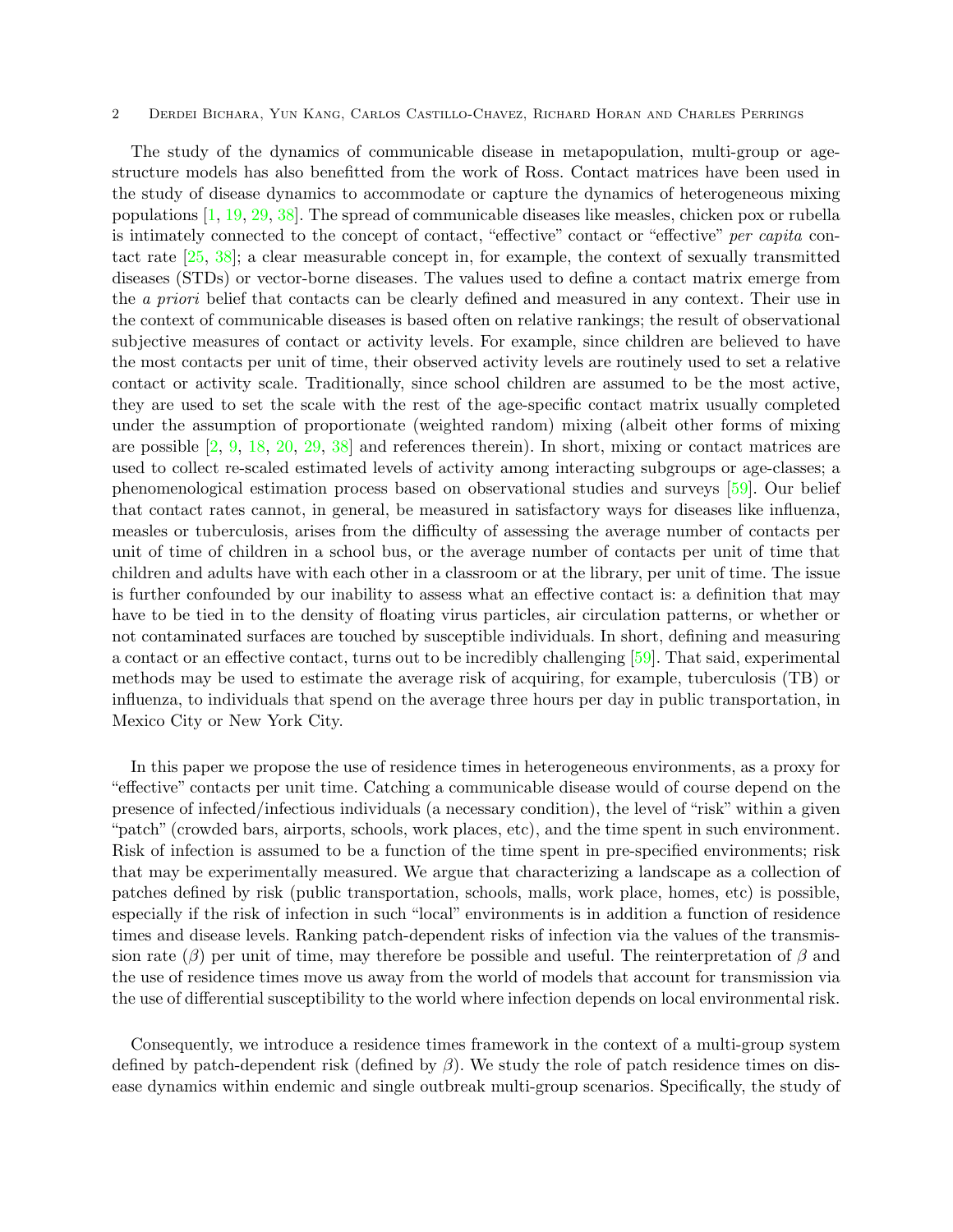the impact of patch residence times (modeled by a matrix of constants) on disease dynamics within a Susceptible-Infected-Susceptible (SIS) framework is carried out first, under the philosophy found in  $[10, 11, 13, 15, 17, 21, 34, 48]$  $[10, 11, 13, 15, 17, 21, 34, 48]$  $[10, 11, 13, 15, 17, 21, 34, 48]$  $[10, 11, 13, 15, 17, 21, 34, 48]$  $[10, 11, 13, 15, 17, 21, 34, 48]$  $[10, 11, 13, 15, 17, 21, 34, 48]$  $[10, 11, 13, 15, 17, 21, 34, 48]$  $[10, 11, 13, 15, 17, 21, 34, 48]$  $[10, 11, 13, 15, 17, 21, 34, 48]$  $[10, 11, 13, 15, 17, 21, 34, 48]$  $[10, 11, 13, 15, 17, 21, 34, 48]$  $[10, 11, 13, 15, 17, 21, 34, 48]$  $[10, 11, 13, 15, 17, 21, 34, 48]$  $[10, 11, 13, 15, 17, 21, 34, 48]$  $[10, 11, 13, 15, 17, 21, 34, 48]$ . Individuals move across patches as a function of their assessment of relative levels of infection in each area (studies using alternative classical approaches are found in [\[15,](#page-23-10) [16,](#page-23-12) [35,](#page-24-8) [69\]](#page-26-1)). The concept of modeling disease dynamics where the population is structured into several communities goes back to Rushton and Mautner  $[63]$ . They considered an SI model with a constant population size in each community and derived solutions for their model. Multi-group models have surged in the literature to model sexually transmitted diseases. Lajmanovich and Yorke [\[56\]](#page-25-4) proposed an SIS model in the study of gonorrhea in a heterogeneous population. They obtained conditions to prove the global stability of both the disease free equilibrium and the endemic equilibrium (EE). Nold  $[60]$  proposed some extensions, allowing a more general contact form, of the model in [\[56\]](#page-25-4). Other multi-group models with different settings (including differential infectivity in each group) have been considered in [\[30,](#page-24-9) [39,](#page-24-10) [49,](#page-25-6) [52,](#page-25-7) [53,](#page-25-8) [54,](#page-25-9) [57,](#page-25-10) [65,](#page-25-11) [67\]](#page-25-12). Hethcothe and Thieme [\[39\]](#page-24-10) proved the uniqueness and the local stability of the EE if  $\mathcal{R}_0 > 1$  for an *SIRS* multi-group model. Lin and So [\[57\]](#page-25-10) proved the global stability of the EE if the effective contact rates between groups are small. Recently, authors in [\[30,](#page-24-9) [66\]](#page-25-13) revisited the Lajmanovich and Yorke's model [\[56\]](#page-25-4). Guo et al. in [\[32,](#page-24-11) [33\]](#page-24-12) used a combination of Lyapunov functions and elements of graph theory to prove the global stability of the EE of an  $SIR$  and  $SEIR$  multi-group models. Shuai and van den Driessche [\[66\]](#page-25-13) used a similar approach to study the asymptotic behavior of equilibria for some epidemic multi-group models. Typically, a sharp threshold property [\[66\]](#page-25-13), for which the disease dies out if  $\mathcal{R}_0 \leq 1$ and persists if  $\mathcal{R}_0 > 1$ , holds if the transmission (and contact) matrix  $B = (\beta_{ij})_{1 \le i,j \le n}$  is irreducible.

In this paper, we explore the disease dynamics when the residence times matrix  $\mathbb P$  could be irreducible or not. First, we prove that the irreducibility of the residence times matrix  $\mathbb P$  lead to a sharp threshold property. This property also holds when  $\mathbb P$  is replaced by the irreducible matrix  $\mathbb P D\mathbb P^t$ where D is a particular diagonal matrix and the residence times matrix  $\mathbb P$  could be rectangular. Then we study the disease dynamics at patch level by relaxing the irreducible condition on the residence times matrix P. Generalizations are explored through simulations of the two-patch SIS model with state-dependent residence times within our framework. The results are compared to the disease dynamics generated by constant residence times. More specifically, the paper is organized as follows: Section [2](#page-4-0) introduces a general n patch SIS model that accounts for residence times. Theoretical results on the role of residence times matrix (P) on disease dynamics are carried out using the residence times dependent basic reproduction number  $\mathcal{R}_0(\mathbb{P})$ . The patch-specific reproduction numbers  $\mathcal{R}_0^i(\mathbb{P}), i = 1, \ldots, n$  are defined to determine the disease persistence at the patch level. The usage of  $\mathcal{R}_0(\mathbb{P})$  allows us to explore the cases when the network configuration of patches is the non-strongly connected. In addition, we also apply our framework to a SI model and a SIS model without demographics. Section [3](#page-10-0) explores, through simulations, the dynamics of the SIS model under a state-dependent residence times matrix in a two-patch system;  $\mathbb{P} \equiv \mathbb{P}(I_1, I_2)$ . That is, when the decisions to spend time in a patch are a function of patch-disease prevalence. Section [4](#page-16-0) highlights our framework in the case of a two patch single outbreak SIR model following the work of Brauer  $[10, 17]$  $[10, 17]$  $[10, 17]$ , and discusses the role of P on the final epidemic size. Section [5](#page-18-0) collects our observations, conclusions and discusses future work. The detailed proofs of our theoretical results are provided in the Appendix.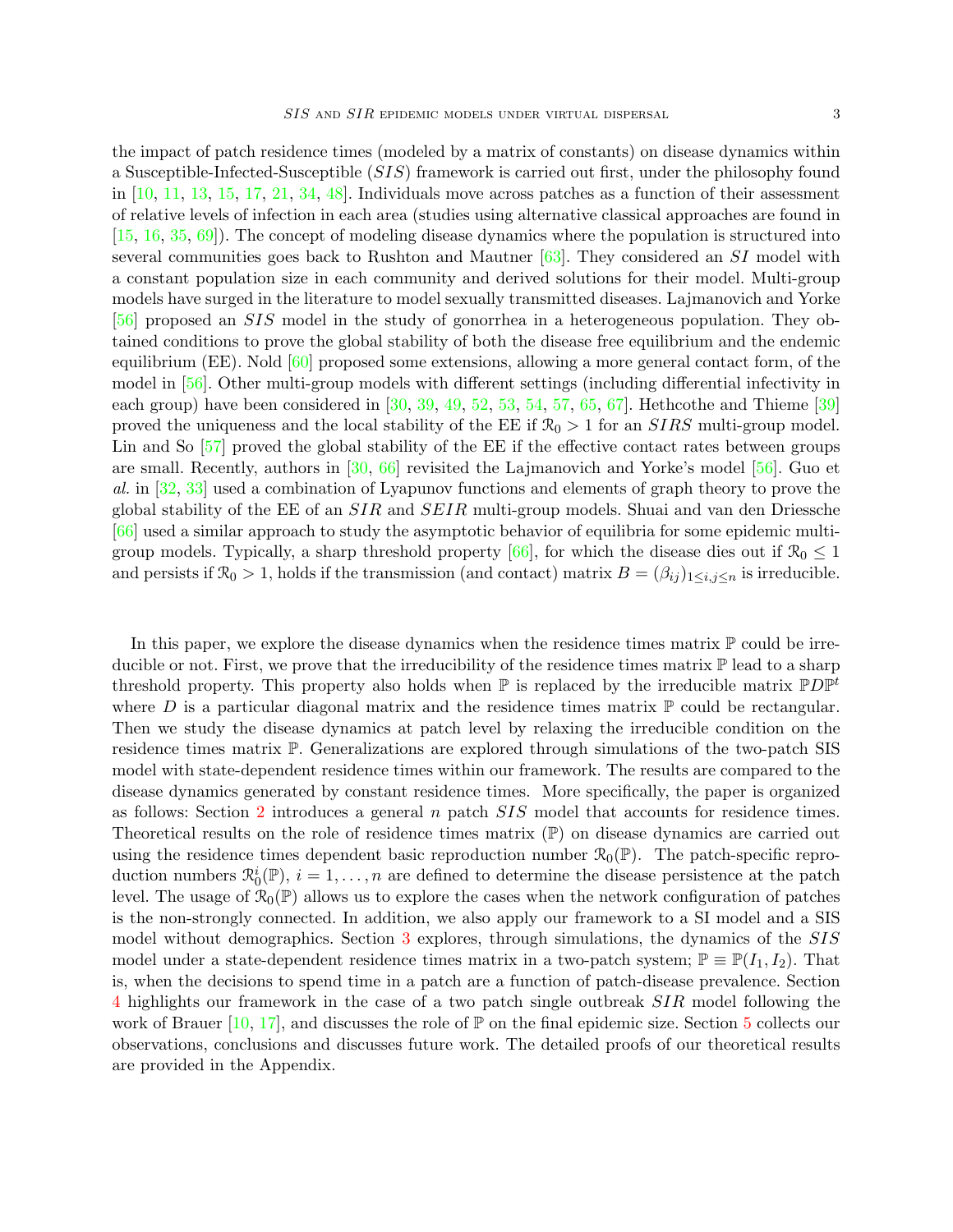# <span id="page-4-0"></span>2. A general *n*-patch  $SIS$  model with residence times

A general n-patch SIS model with residence time matrix  $\mathbb P$  is derived. The global analysis of the model is carried out via the basic reproduction number  $\mathcal{R}_0$ . We also include patch-dependent disease persistence conditions.

**2.1.** Model derivation We model disease dynamics within an environment defined by n patches (or risk areas) and so, we let  $N_i(t)$ ,  $i = 1, 2, ..., n$  denote resident population at Patch i at time t. We assume that Patch i residents spend  $p_{ij} \in [0,1]$  time in Patch j, with  $\sum_{j=1}^{j=n} p_{ij} = 1$ , for each  $i = 1, \ldots, n$ . In extreme cases, for examples, we may have, for  $p_{ij} = 0, i \neq j$ , that is Patch i residents spend no time in Patch j while  $\sum_{j\neq i} p_{ij} = 1$  (or equivalently  $p_{ii} = 0$ ) would imply that Patch i residents spend all their time in Patch j (with  $j = 1, \ldots, n$  and  $j \neq i$ ) even though their patch is (labelled) i. In the absence of disease dynamics, the population of Patch i residents is modeled by the following equation:

$$
\frac{dN_i}{dt} = b_i - d_i N_i \tag{1}
$$

where the parameters  $b_i$ ,  $d_i$  represent the birth rate, and the natural *per capita* death rate in Patch i, respectively. Hence, the Patch i resident population approaches the constant  $\frac{b_i}{d_i}$  as  $t\rightarrow\infty$ .

In the presence of disease, we assume that disease dynamics are captured by an SIS model, thus, the Patch i resident population is divided into susceptible and infected classes, represented by  $S_i$ ,  $I_i$ , respectively, with  $S_i + I_i = N_i$ . We further assume that (a) there is no additional death due to disease; (b) the Patch i Infected resident population recovers and goes back to the susceptible class at the *per capita* rate  $\gamma_i$ ; (c) the residence time matrix  $\mathbb{P} = (p_{ij})_{i=1,\dots,n}^{j=1,\dots,n}$  collects the proportion of times spent by *i*-residents in *j*-environments,  $i = 1, \ldots, n$  and  $j = 1, \ldots, n$ . The disease dynamics are therefore described by the following equations:

<span id="page-4-1"></span>
$$
\dot{S}_i = b_i - d_i S_i + \gamma_i I_i - \sum_{j=1}^n (S_i \text{ infected in } \text{Patch } j) \n\dot{I}_i = \sum_{j=1}^n (S_i \text{ infected in } \text{Patch } j) - \gamma_i I_i - d_i I_i \n\dot{N}_i = b_i - d_i N_i.
$$
\n(2)

We model  $S_i$  infection within Patch  $j$  in the following way:

- Since each  $p_{ij}$  entry of  $\mathbb P$  denotes the proportion of time that Patch i residents spent mingling in Patch  $i$ , we have that:
	- There are  $N_i p_{ij} = S_i p_{ij} + I_i p_{ij}$  Patch i residents in Patch j on the average at time t.
	- The total Patch j, the total effective population is  $\sum_{k=1}^{n} N_k p_{kj}$ , of which  $\sum_{k=1}^{n} I_k p_{kj}$  are infected. Hence, the proportion of infected individuals in Patch j is  $\frac{\sum_{k=1}^{n} I_k p_{kj}}{\sum_{k=1}^{n} N_k p_{kj}}$  and well defined, as long as there exists a k such that  $p_{kj} > 0$ ; so that the population in Patch j is nonzero.
- Hence, the  $[S_i]$  infected per unit of time in Patch j can be represented as the product of the following three items:

$$
\underbrace{\beta_j}_{\text{the risk of infection in Patch } j} \times \underbrace{S_i p_{ij}}_{\text{Susceptible from Patch } i \text{ who are currently in Patch } j}
$$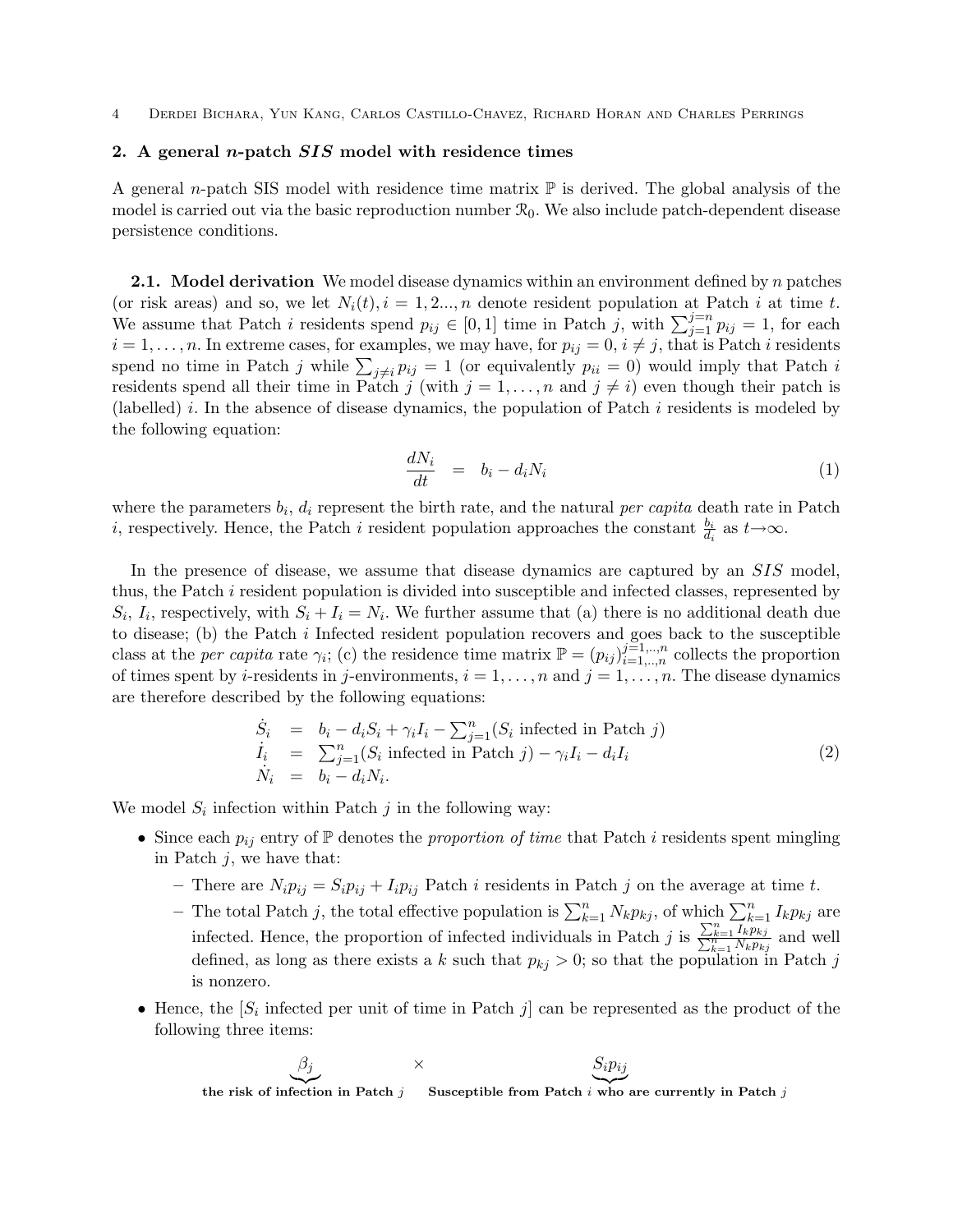SIS AND SIR EPIDEMIC MODELS UNDER VIRTUAL DISPERSAL 5

$$
\times \underbrace{\frac{\sum_{k=1}^{n} I_k p_{kj}}{\sum_{k=1}^{n} N_k p_{kj}}}_{\text{Proportion of infected in Patch } j}
$$

The transmission takes on a modified frequency-dependent form that depends on how much time individuals of each epidemiological class spend in a particular area, and where  $\beta_j$  differs by patch to reflect spatial differences in potential infectivity. More precisely,  $\beta_j$  is assumed to be a patch-specific measure of disease risk per unit of time with its effectiveness tied in to local environmental and sanitary conditions. Therefore,

$$
[S_i \text{ infected per unit of time in Patch } j] \equiv \beta_j \times S_i p_{ij} \times \frac{\sum_{k=1}^n I_k p_{kj}}{\sum_{k=1}^n N_k p_{kj}}
$$
(3)

.

provided that there exists k such that  $p_{kj} > 0$ .

Model [\(2\)](#page-4-1) can be rewritten as follows:

<span id="page-5-0"></span>
$$
\dot{S}_{i} = b_{i} - d_{i}S_{i} + \gamma_{i}I_{i} - \sum_{j=1}^{n} \left( \beta_{j} \times S_{i}p_{ij} \times \frac{\sum_{k=1}^{n} I_{k}p_{kj}}{\sum_{k=1}^{n} N_{k}p_{kj}} \right), \n\dot{I}_{i} = \sum_{j=1}^{n} \left( \beta_{j} \times S_{i}p_{ij} \times \frac{\sum_{k=1}^{n} I_{k}p_{kj}}{\sum_{k=1}^{n} N_{k}p_{kj}} \right) - \gamma_{i}I_{i} - d_{i}I_{i}, \n\dot{N}_{i} = b_{i} - d_{i}N_{i},
$$
\n(4)

with, the dynamics of the Patch i resident total population modeled by the equation:  $\dot{N}_i(t)$  $b_i - d_i N_i(t)$ , where  $S_i + I_i = N_i$ , which implies that  $N_i(t) \rightarrow \frac{b_i}{J}$  $\frac{\partial u}{\partial t}$  as  $t \rightarrow +\infty$ . Theory of asymptotically autonomous systems for triangular systems [\[24,](#page-23-13) [70\]](#page-26-2) guaranties that System [\(4\)](#page-5-0) is asymptotically equivalent to:

<span id="page-5-1"></span>
$$
\begin{split}\n\dot{I}_{i} &= \sum_{j=1}^{n} \left( \beta_{j} \left( \frac{b_{i}}{d_{i}} - I_{i} \right) p_{ij} \frac{\sum_{k=1}^{n} I_{k} p_{kj}}{\sum_{k=1}^{n} d_{k}^{i} p_{kj}} \right) - (\gamma_{i} + d_{i}) I_{i} \\
&= I_{i} \left( \frac{b_{i}}{d_{i}} - I_{i} \right) \left( \sum_{j=1}^{n} \frac{\beta_{j} p_{ij}^{2}}{\sum_{k=1}^{n} d_{k}^{i} p_{kj}} \right) + \left( \frac{b_{i}}{d_{i}} - I_{i} \right) \sum_{j=1}^{n} \frac{\beta_{j} p_{ij} \sum_{k=1, k \neq i}^{n} I_{k} p_{kj}}{\sum_{k=1}^{n} d_{k}^{i} p_{kj}} - (d_{i} + \gamma_{i}) I_{i}\n\end{split} \tag{5}
$$

for  $i = 1, 2, \ldots, n$ , with residence times matrix  $\mathbb{P} = (p_{ij})_{i=1,\ldots,n}^{j=1,\ldots,n}$  $i=1,\ldots,n$  satisfying the conditions:

**HP1.** At least one entry in each column of  $\mathbb{P}$  is strictly positive; and

**HP2.** The sum of all entries in each row is one, i.e.,  $\sum_{j=1}^{n} p_{ij} = 1$  for all i.

#### Remarks on Model [\(5\)](#page-5-1):

1. Time scales: We assume that the disease dynamics occurs at the comparable time scale as to the demographic dynamics, and individuals enter or leave the patches at the relative faster time scale, e.g., daily, or even hourly. The case when there is no demographics in the context of a single epidemic outbreak scenario, has been considered in Section 4.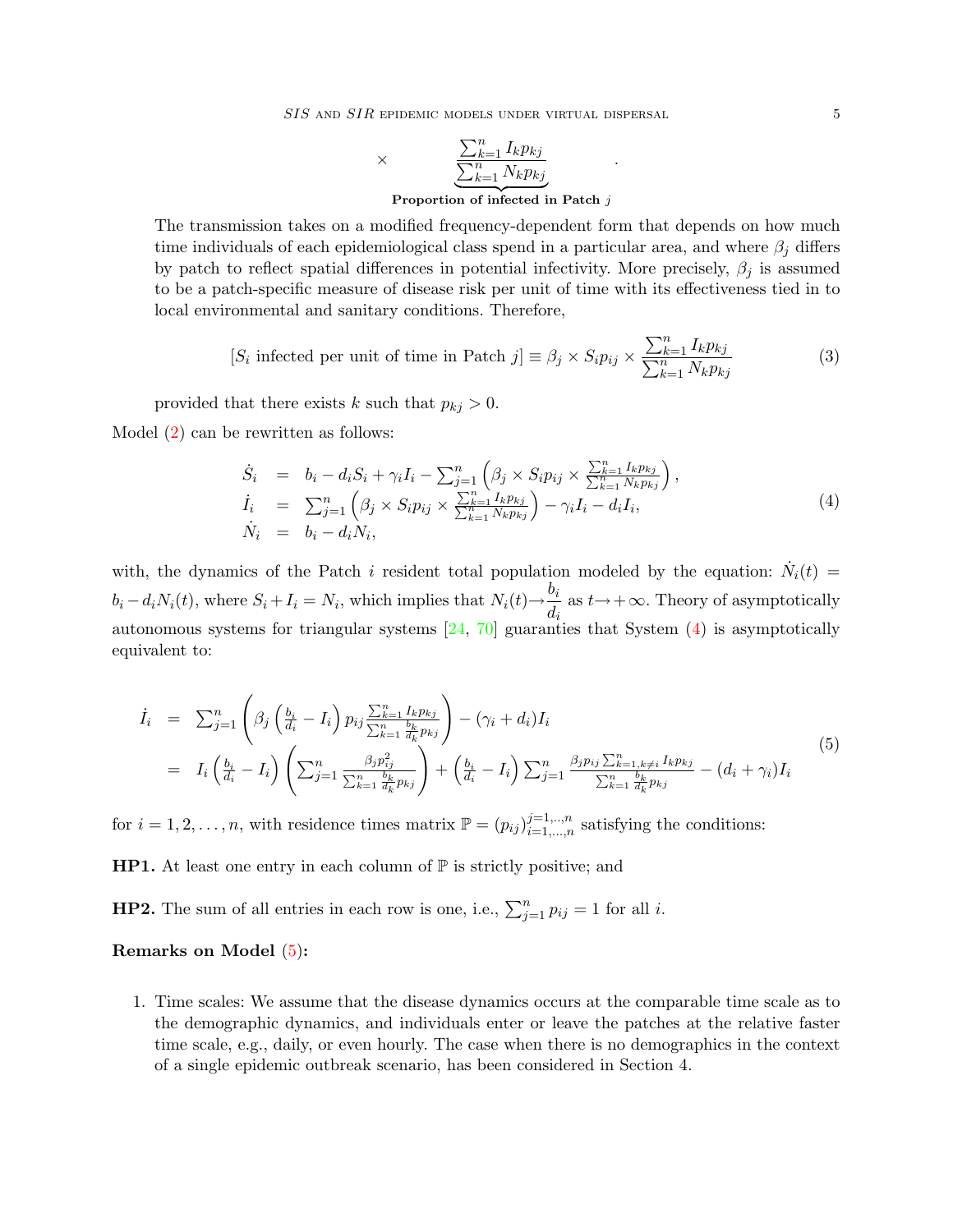- 6 Derdei Bichara, Yun Kang, Carlos Castillo-Chavez, Richard Horan and Charles Perrings
	- 2. In our current modeling framework, we assume that the residence times matrix  $\mathbb P$  is a  $n \times n$ matrix. This approach could generalize the concept of  $k$  social groups and  $l$  patches by letting  $n = \max\{k, l\}, p_{ij} |_{i \geq k} = 0$  and  $p_{ij} |_{j \geq l} = 0$ . The consequence of this generalization is that  $\mathbb P$  could have zero rows (when  $k < l = n$ ) or columns (when  $l < k = n$ ). The alternative treatment has been provided in the subsection [2.3](#page-8-0) (thanks to the referee).
	- 3. We do not assume that the residence times matrix  $\mathbb P$  being irreducible, instead, we assume that it satisfies relaxed conditions HP1-HP2. More specifically, we will explore the following two cases: (1) the global dynamics of Model [\(5\)](#page-5-1) when the residence times matrix  $\mathbb P$  is irreducible; (2) the persistence of disease dynamics at the patch level under conditions of **HP1** and  $HP2$  in the following subsection which includes the scenario when  $\mathbb P$  is not irreducible.

2.2. Equilibria, the basic reproduction number and global analysis To analyze the system, we investigate the basic reproduction number of the system with fixed residence times to better understand its properties in the absence of behavioral responses to risk. We let  $B = (\beta_1, \beta_2, \dots, \beta_n)^t$ define the risk of infection vector;  $\beta_i$  a measure of the risk per susceptible per unit of time while in residence in Patch i.

Letting 
$$
S = (S_1, S_2, ..., S_n)^t
$$
,  $I = (I_1, I_2, ..., I_n)^t$ ,  $\bar{N} = \left(\frac{b_1}{d_1}, \frac{b_2}{d_2}, ..., \frac{b_n}{d_n}\right)^t$ , and  $\tilde{N} = \mathbb{P}^t \bar{N} = \left(\sum_{k=1}^n \frac{b_k}{d_k} p_{k1} \sum_{k=1}^n \frac{b_k}{d_k} p_{k2} \right)$ . Then System (5) can be rewritten in the following compact (vectorial) form:  
\n
$$
\sum_{k=1}^n \frac{b_k}{d_k} p_{kn}
$$
\n
$$
\bar{I} = \text{diag}(\bar{N} - I) \mathbb{P} \text{diag}(\mathcal{B}) \text{diag}(\tilde{N})^{-1} \mathbb{P}^t I - \text{diag}(d_I + \gamma_I) I
$$
\n(6)

<span id="page-6-0"></span>with state space in  $\mathbb{R}^n_+$ . The set  $\Omega = \{I \geq \mathbf{0}_{\mathbb{R}^n}, I \leq \bar{N}\}\$ is a compact positively invariant that attracts all trajectories of System [\(6\)](#page-6-0). This implies that the populations involved are "biologically" well-defined since solutions of  $(6)$  will converge to and stay in  $\Omega$ . We therefore restrict the dynamics of [\(6\)](#page-6-0) to the compact set  $\Omega$ .

The analysis of System [\(6\)](#page-6-0) is naturally tied in to the basic reproductive number  $\mathcal{R}_0$  [\[27,](#page-23-14) [68\]](#page-26-3); the average number of secondary cases produced by an infected individual during its infectious period while interacting with a purely susceptible population.  $\mathcal{R}_0$  is given by (see the detailed formulation in Appendix):

$$
\mathcal{R}_0 = \rho(-\text{diag}(\bar{N}) \mathbb{P} \text{diag}(\mathcal{B}) \text{diag}(\tilde{N})^{-1} \mathbb{P}^t V^{-1})
$$
(7)  
where  $V = -\text{diag}(d_I + \gamma_I), d_I = (d_1, d_2, ..., d_n)^t$  and  $\gamma_I = (\gamma_1, \gamma_2, ..., \gamma_n)^t$ .

The basic reproduction number  $\mathcal{R}_0$  is used to establish global properties of System  $(6)$ . For the relevant literature on global stability for multi-group or metapopulation models, see [\[5,](#page-22-4) [51,](#page-25-14) [55,](#page-25-15) [56,](#page-25-4) [65\]](#page-25-11) and the references therein. We define the disease free equilibrium (DFE) of System [\(6\)](#page-6-0) as  $I^* = \mathbf{0}_{\mathbb{R}^n}$ and the endemic equilibrium (when  $\mathcal{R}_0 > 1$ ) as  $\overline{I}$  where all components are positive. By using the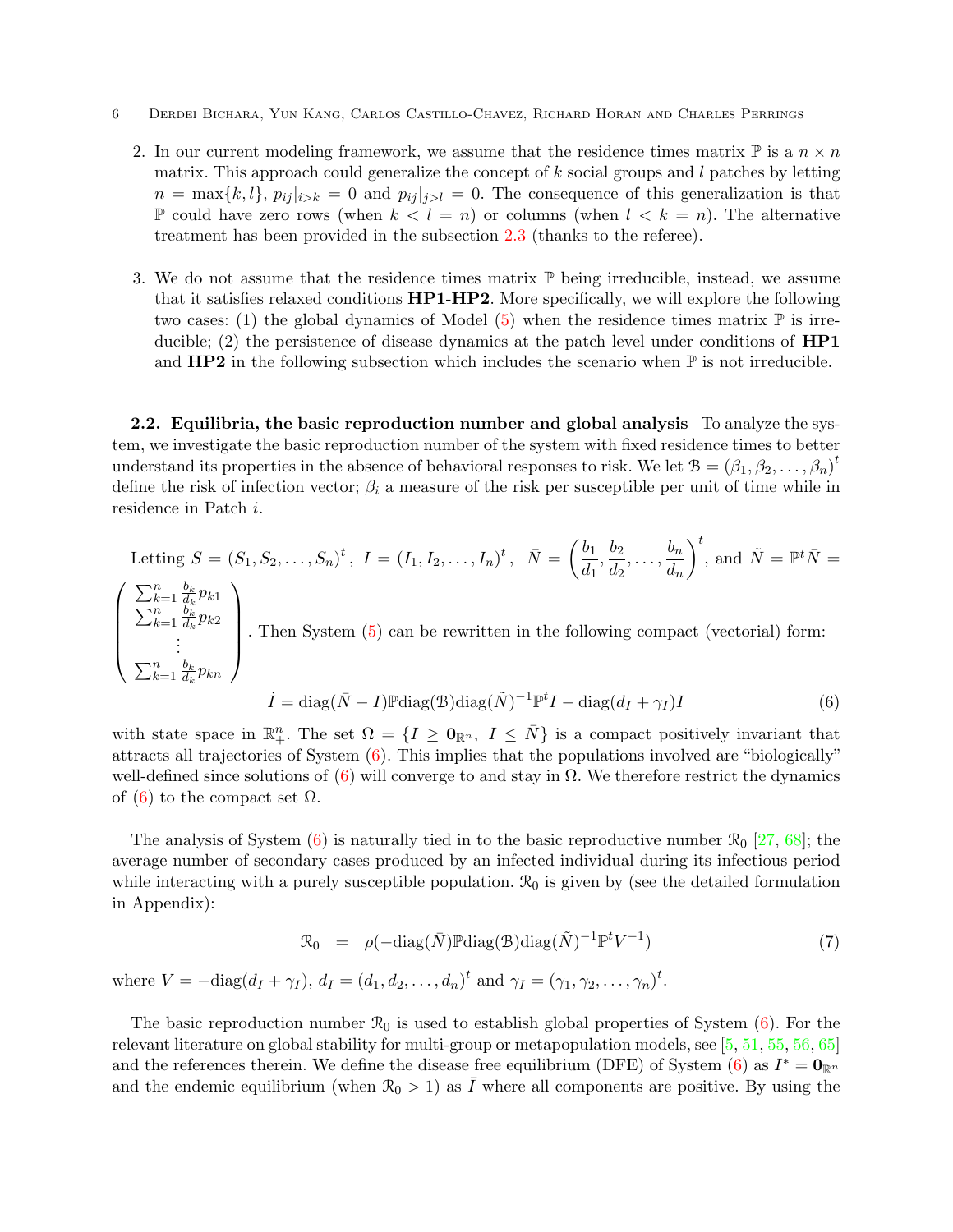same approach as in  $[51, 56]$  $[51, 56]$  $[51, 56]$ , we arrive at the following theorem regarding the global dynamics of Model  $(6)$ .

<span id="page-7-0"></span>**Theorem 2.1.** [Global dynamics of Model [\(6\)](#page-6-0)] Suppose that the residence times matrix  $\mathbb{P}$  is irreducible, then the following statements hold:

- If  $\mathcal{R}_0 \leq 1$ , the DFE  $I^* = \mathbf{0}_{\mathbb{R}^n}$  is globally asymptotically stable. If  $\mathcal{R}_0 > 1$  the DFE is unstable.
- If  $\mathcal{R}_0 > 1$ , there exists a unique endemic equilibrium  $\overline{I}$  which is GAS.

Remarks: The detailed proof of Theorem [2.1](#page-7-0) is provided in Appendix [B.](#page-20-0) These results imply that System [\(6\)](#page-6-0) is robust, that is, disease outcomes are completely determined by whether or not the reproduction number  $\mathcal{R}_0$  is greater or less than one. The results of Theorem [2.1](#page-7-0) while powerful, do not provide easily accessible insights on the impact of the residence matrix  $\mathbb P$  on the levels of infection within each patch.

Direct insights on the effects of  $\mathbb{P}$ , are derived by focusing on the levels of endemicity within each patch. The following two definitions help set the stage for the discussion:

- The basic reproduction number for Patch *i* in the absence of movement  $(p_{ii} = 1 \text{ or } \sum_{i \neq j} p_{ij} =$ 0), SIS model, is defined as  $\mathcal{R}_0^i \equiv \frac{\beta_i}{d_i + 1}$  $\frac{\beta_i}{d_i + \gamma_i}$ , which determines whether or not the disease will be endemic in Patch *i*. In short disease will die out if  $\mathcal{R}_0^i \leq 1$  with a unique endemic equilibrium, that is GAS, if  $\mathcal{R}_0^i > 1$ .
- The basic reproduction number associated with Patch  $i$ , under the presence of multi-patch residents, is defined as follows:

$$
\mathcal{R}_0^i(\mathbb{P}) = \frac{\sum_{j=1}^n \beta_j \left( \frac{b_i}{d_i} p_{ij} \right) \left( \frac{p_{ij}}{\sum_{k=1}^n \frac{b_k}{d_k} p_{kj}} \right)}{d_i + \gamma_i} = \frac{\sum_{j=1}^n p_{ij} \beta_j \left( \frac{\left( \frac{b_i}{d_i} p_{ij} \right)}{\sum_{k=1}^n \frac{b_k}{d_k} p_{kj}} \right)}{d_i + \gamma_i} = \mathcal{R}_0^i \times \sum_{j=1}^n p_{ij} \left( \frac{\beta_j}{\beta_i} \right) \left( \frac{\left( \frac{b_i}{d_i} p_{ij} \right)}{\sum_{k=1}^n \frac{b_k}{d_k} p_{kj}} \right).
$$

We explore the role that  $\mathcal{R}_0^i(\mathbb{P})$  plays in determining the impact of all residents on disease dynamics persistence in Patch i in the following theorem.

<span id="page-7-1"></span>**Theorem 2.2.** The endemicity of disease in Patch  $i$  Assume that the residence times matrix  $\mathbb P$  satisfies Condition HP1 and HP2 but that some of its entries can be zeros.

- If  $\mathcal{R}_0^i(\mathbb{P}) > 1$ , then the disease persists in Patch i.
- If the following conditions hold:

**H:** 
$$
p_{kj} = 0
$$
 for all  $k = 1, ..., n$ , and  $k \neq i$ , whenever  $p_{ij} > 0$ ,

then we have

$$
\mathcal{R}_0^i(\mathbb{P}) = \mathcal{R}_0^i \times \sum_{j=1}^n p_{ij} \left( \frac{\beta_j}{\beta_i} \right) \left( \frac{\left( p_{ij} \frac{b_i}{d_i} \right)}{\sum_{k=1}^n \frac{b_k}{d_k} p_{kj}} \right) = \mathcal{R}_0^i \times \sum_{j=1}^n p_{ij} \left( \frac{\beta_j}{\beta_i} \right).
$$

Thus, when Condition **H** holds and  $\mathcal{R}_0^i \times \sum_{j=1}^n p_{ij} \left( \frac{\beta_j}{\beta_i} \right)$  $\overline{\beta_i}$  $($  > 1, then endemic levels of disease cannot be supported in Patch i. That is,

$$
\lim_{t \to \infty} I_i(t) = 0.
$$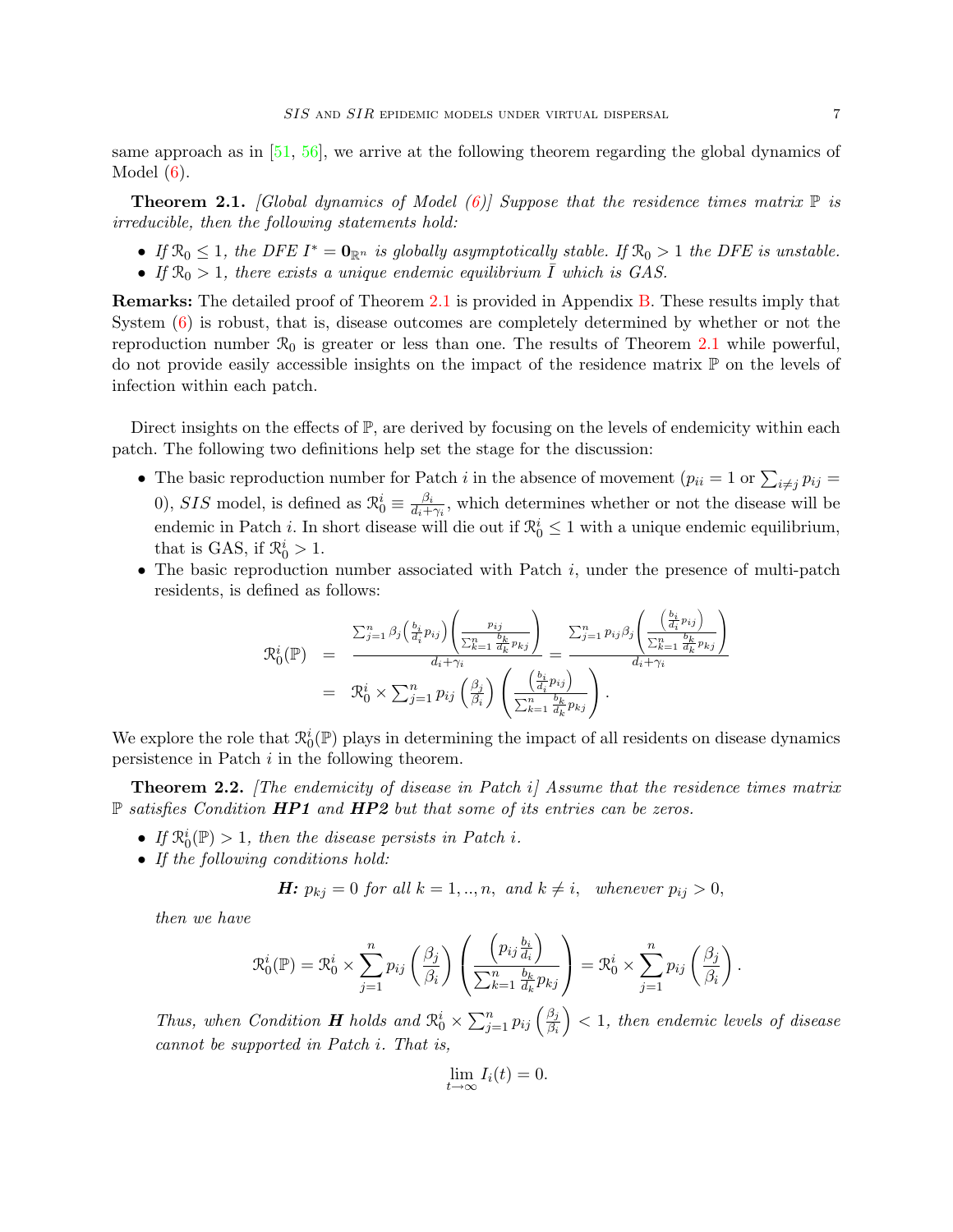Remarks: The detailed proof of Theorem [2.2](#page-7-1) is provided in Appendix [C.](#page-21-0) The results of Theorem [2.2](#page-7-1) give insights on the role that the infection risk (measured by B) and the residence time matrix (P) have in promoting or suppressing infection. Further, a closer look at the expression of the general basic reproduction number in Patch  $i$ , namely

$$
\mathcal{R}_0^i(\mathbb{P}) = \mathcal{R}_0^i \times \sum_{j=1}^n p_{ij} \left( \frac{\beta_j}{\beta_i} \right) \left( \frac{\left( \frac{b_i}{d_i} p_{ij} \right)}{\sum_{k=1}^n \frac{b_k}{d_k} p_{kj}} \right),
$$

leads to the following observations:

- 1. The movement between patches, modeled via residence time matrix  $\mathbb{P}$ , can promote endemicity: For example, if  $\mathcal{R}_0^i = \frac{\beta_i}{d_i + 1}$  $\frac{\beta_i}{d_i + \gamma_i} \leq 1$ , i.e., there is no endemic disease in patch *i*. Then, the presence of movement connecting Patch i to possibly all other patches can support endemic disease levels in the following ways:
	- Via the presence of high risk patches, that is, there exists a patch j such that  $\frac{\beta_j}{\beta_i}$  is large enough. For example, letting  $p_{kl} = 1/n$  for all k, l with the total population in each patch being the same  $\left(\frac{b_k}{d_k} = K \text{ for all } k; K \text{ a constant}\right)$  then  $\mathcal{R}_0^i(\mathbb{P}) = \mathcal{R}_0^i$  $\sum_{j=1}^n \beta_j$  $\frac{j=1\ \mu_j}{n\beta_i}$  and consequently, if  $\sum_{j=1}^{n} \beta_j > \frac{n\beta_i}{\mathcal{R}_0^i}$  $\frac{n\beta_i}{\mathcal{R}_0^i}$ , then Patch *i* will promote the disease at endemic levels.
	- Whenever individuals spend more time in high risk than in low risk patches. For example, in the extreme case,  $p_{ij} = 1$  with  $\frac{\beta_j}{\beta_i} > \frac{1}{\mathcal{R}_0^i}$ , we have that  $\mathcal{R}_0^i(\mathbb{P}) > 1$ , and thus, endemic disease levels in Patch i can be supported. Patch j  $(j = 1, \ldots, n$  and  $j \neq i)$  can therefore be considered the source and Patch  $i$   $(i \neq j)$  the sink [\[3,](#page-22-5) [4,](#page-22-6) [5,](#page-22-4) [6,](#page-22-7) [55,](#page-25-15) [56,](#page-25-4) [65,](#page-25-11) [64\]](#page-25-16).
- 2. Under the assumption  $\mathcal{R}_0^i > 1$ , for an isolated Patch i, conditions that lead to disease extinction in the same Patch  $i$  under the movement can be identified. According to Theorem [2.2,](#page-7-1) Condition **J** should be satisfied and so the expression of  $\mathcal{R}_0^i(\mathbb{P})$  reduces to

$$
\mathcal{R}_0^i(\mathbb{P}) = \mathcal{R}_0^i \times \sum_{j=1}^n p_{ij} \left( \frac{\beta_j}{\beta_i} \right) \left( \frac{\left( \frac{b_i}{d_i} p_{ij} \right)}{\sum_{k=1}^n \frac{b_k}{d_k} p_{kj}} \right) = \mathcal{R}_0^i \times \sum_{j=1}^n p_{ij} \left( \frac{\beta_j}{\beta_i} \right).
$$

Therefore, the only way to have the value of  $\mathcal{R}_0^i(\mathbb{P})$  be less than one, would be when the amount of time spent in Patch i is such that  $\sum_{j=1}^{n} \left( \frac{\beta_j}{\beta_i} \right)$  $\beta_i$  $\left( p_{ij} < \frac{1}{\mathcal{R}_0^i(\mathbb{P})}.$  Therefore, we conclude that the synergy between the residence time matrix  $\mathbb P$  and the existence of sufficient low risk patches (i.e.,  $\beta_i \ll \beta_i$ ) can suppress a disease outbreak in Patch *i*.

<span id="page-8-0"></span>**2.3.** Social groups versus patch environments We assume that there are  $n$  social groups interacting in m different patch environments. Let  $p_{ij}$  be the proportion time of social group i spent at patch environment j, then the residence time matrix  $\mathbb{P} = (p_{ij})_{\substack{1 \le i \le n \\ 1 \le j \le m}}$ is a  $n \times m$  matrix. Following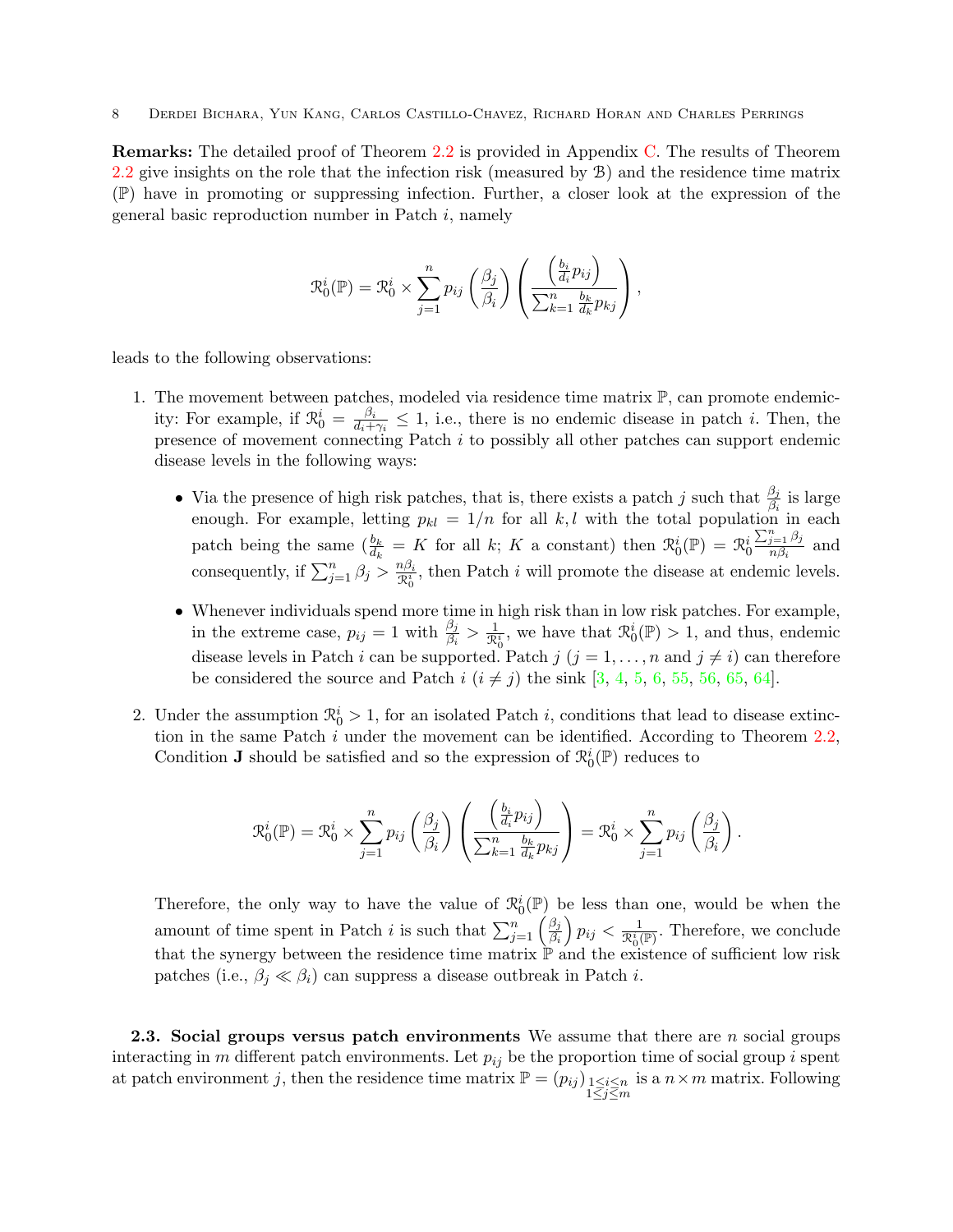the same modeling approach of the system  $(5)$ , Model [5](#page-5-1) is rewritten as the following form:

<span id="page-9-0"></span>
$$
\dot{I}_{i} = \left(\frac{b_{k}}{d_{k}} - I_{i}\right) \sum_{j=1}^{m} \beta_{j} p_{ij} \frac{k=1}{\frac{n}{n}} - (d_{i} + \gamma_{i}) I_{i}
$$
\n
$$
\sum_{l=1}^{n} \frac{b_{l}}{d_{l}} p_{lj}
$$
\n
$$
= \left(\frac{b_{k}}{d_{k}} - I_{i}\right) \sum_{k=1}^{n} \left(\frac{\sum_{j=1}^{m} p_{ij} \beta_{j} p_{kj}}{\sum_{l=1}^{n} \frac{b_{l}}{d_{l}} p_{lj}}\right) I_{k} - (d_{i} + \gamma_{i}) I_{i}
$$
\n
$$
= \left(\frac{b_{k}}{d_{k}} - I_{i}\right) \sum_{k=1}^{n} b_{ik} I_{k} - (d_{i} + \gamma_{i}) I_{i}
$$
\n
$$
(8)
$$

where

$$
b_{ik} = \sum_{j=1}^{m} \left( \frac{p_{ij} \beta_j p_{kj}}{\sum_{l=1}^{n} \frac{b_l}{d_l} p_{lj}} \right).
$$

Model  $(8)$  is isomorphic to those considered in  $[30, 32, 33, 66]$  $[30, 32, 33, 66]$  $[30, 32, 33, 66]$  $[30, 32, 33, 66]$  $[30, 32, 33, 66]$  $[30, 32, 33, 66]$  $[30, 32, 33, 66]$ , which could be rewritten in the simplified form [\(6\)](#page-6-0) as Model [\(5\)](#page-5-1). Denote the disease transmission matrix  $B = (b_{ik})_{1 \leq i,k \leq n}$ , then we also have the form of  $B = \mathbb{P} \text{diag}(\mathcal{B}) \text{diag}(\tilde{N})^{-1} \mathbb{P}^t$  which is symmetric. We could see that Theorem [2.1](#page-7-0) still holds if the irreducibility of  $\mathbb P$  is replaced by the irreducibility of B. We should also expect similar results of Theorem [2.2](#page-7-1) for Model  $(8)$  when B is not irreducible.

The difference between the models in the aforementioned papers (e.g., [\[30,](#page-24-9) [32,](#page-24-11) [33,](#page-24-12) [66\]](#page-25-13)) and our model [\(8\)](#page-9-0) is that: In the former models, the disease transmission coefficient  $\beta_{ij}$  involves the contact rate between group j and group i, see the case of bilinear incidence  $[32, 33, 66]$  $[32, 33, 66]$  $[32, 33, 66]$  $[32, 33, 66]$  $[32, 33, 66]$  and proportional of  $\beta_{ij}$  for the frequency-dependent incidence [\[30,](#page-24-9) [32\]](#page-24-11). In our case, the disease transmission matrix  $B = (b_{ik})_{1 \leq i,k \leq n}$  is symmetric and incorporates the environmental risks in different patches and the proportion of times that different social groups spent in each patch.

Now we apply the approach above to a SIS model without demographics and a SI model with the disease induced death rate  $c_i$  for each social group i as follows.

1. A SIS model without demographics (i.e., assume that the total population size  $N_i$  at each patch *i* is constant and the natural death rate  $d_i = 0$ ) could be rewritten in the form of:

<span id="page-9-1"></span>
$$
\dot{I}_i = S_i \sum_{k=1}^n b_{ik} I_k - \gamma_i I_i, \ S_i = N_i - I_i \tag{9}
$$

whose simplified form is

$$
\dot{I}=SBI-GI
$$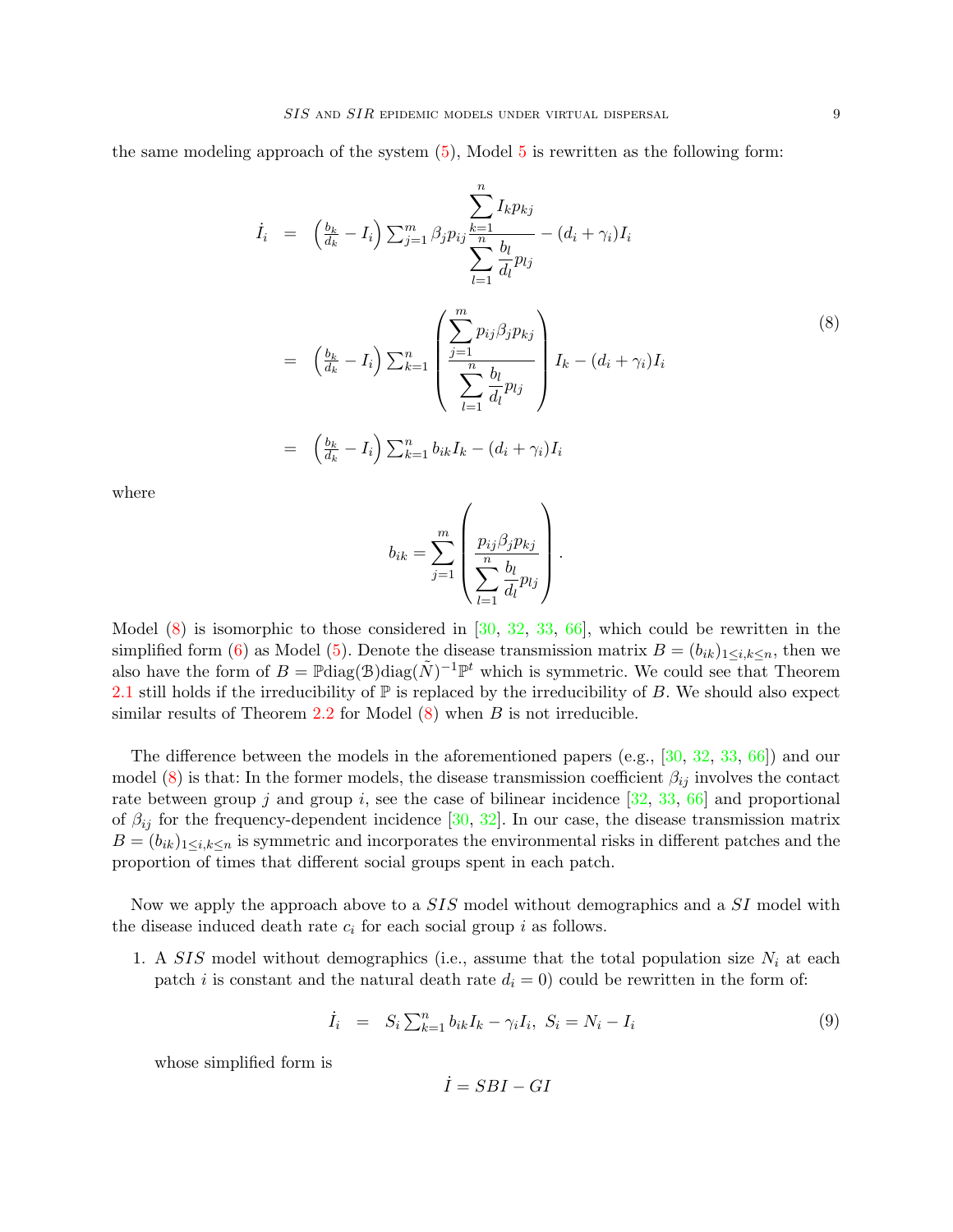where 
$$
B = (b_{ik})_{1 \leq i,k \leq n} = \left(\sum_{j=1}^{m} \left(\frac{p_{ij}\beta_j p_{kj}}{\sum_{l=1}^{n} N_l p_{lj}}\right)\right)_{1 \leq i,k \leq n}
$$
 is symmetric, and  $G = (\gamma_i \delta_{ik})_{1 \leq i,k \leq n}$ 

with  $\delta_{ik}$  being the Kronecker delta. The basic reproduction number of Model [\(9\)](#page-9-1) is  $\rho(BG^{-1})$ which determines whether the disease persists or dies out. Both our theorem [2.1](#page-7-0) and [2.2](#page-7-1) could be applied to Model [\(9\)](#page-9-1)

2. A  $SI$  model with the disease induced death rate  $c_i$  for each social group i could be rewritten in the form of:

$$
\dot{I}_i = S_i \sum_{k=1}^n b_{ik} I_k - c_i I_i, \ S_i = N_i - I_i \tag{10}
$$

whose simplified form is

$$
I = SBI - CI
$$
  
where  $C = (c_i \delta_{ik})_{1 \le i,k \le n}$ , and  $B = (b_{ik})_{1 \le i,k \le n} = \left(\sum_{j=1}^m \left(\frac{p_{ij}\beta_j p_{kj}}{\sum_{l=1}^n N_l p_{lj}}\right)\right)_{1 \le i,k \le n}$  is still sym-

 $\dot{z}$   $\alpha$ BI  $\alpha$ I

metric but depending on the total population size  $N_l$  in each patch. Notice that  $\dot{N}_l = -c_l I_l$ , we expect the total population at each patch approaches zero as time is large enough. This is confirmed by simulations. Simulations also suggest that the infection dynamics have similar patterns as the prevalence of the SIR model studied in Section 4, and the limit of  $I_i(t)/N_i(t)$ goes to 1 for each patch as time is large enough.

#### <span id="page-10-0"></span>3. Two patch models: state-dependent residence times matrix

We now extend the analysis of disease dynamics to the case where susceptible individuals respond to variations in risk in an automatic way. In particular, we consider the case when susceptible individuals make programmed responses to variations in disease risk, and do not choose their response to optimize an index of wellbeing ( see for example [\[10,](#page-23-7) [13,](#page-23-9) [15,](#page-23-10) [17\]](#page-23-11)). While this may not be a very good approximation of disease risk management in real systems, it enables us to explore the implications of certain types of phenomenologically modeled behavioral responses by assuming, for example, that the proportion of time spent in a particular patch depends on the numbers of infected individuals on that particular patch; that is  $\mathbb{P} \equiv \mathbb{P}(I_1, I_2)$ .

Possible properties of the proportion of time spent by resident of Patch i into Patch j,  $i \neq j$ ,  $(p_{ij})$ may include: increases with respect to the growth of infected resident in patch  $i(I_i)$ , or decreases with respect to infected resident in patch  $j(I_i)$ . Mathematically, we would have that

$$
\frac{\partial p_{ij}(I_i, I_j)}{\partial I_j} \le 0 \quad \text{and} \quad \frac{\partial p_{ij}(I_i, I_j)}{\partial I_i} \ge 0.
$$

In a two-patch system, the use of the relationship  $p_{ij}(I_1, I_2) + p_{ji}(I_1, I_2) = 1$ , reduces the above four conditions on  $\mathbb{P}$ , to the following conditions: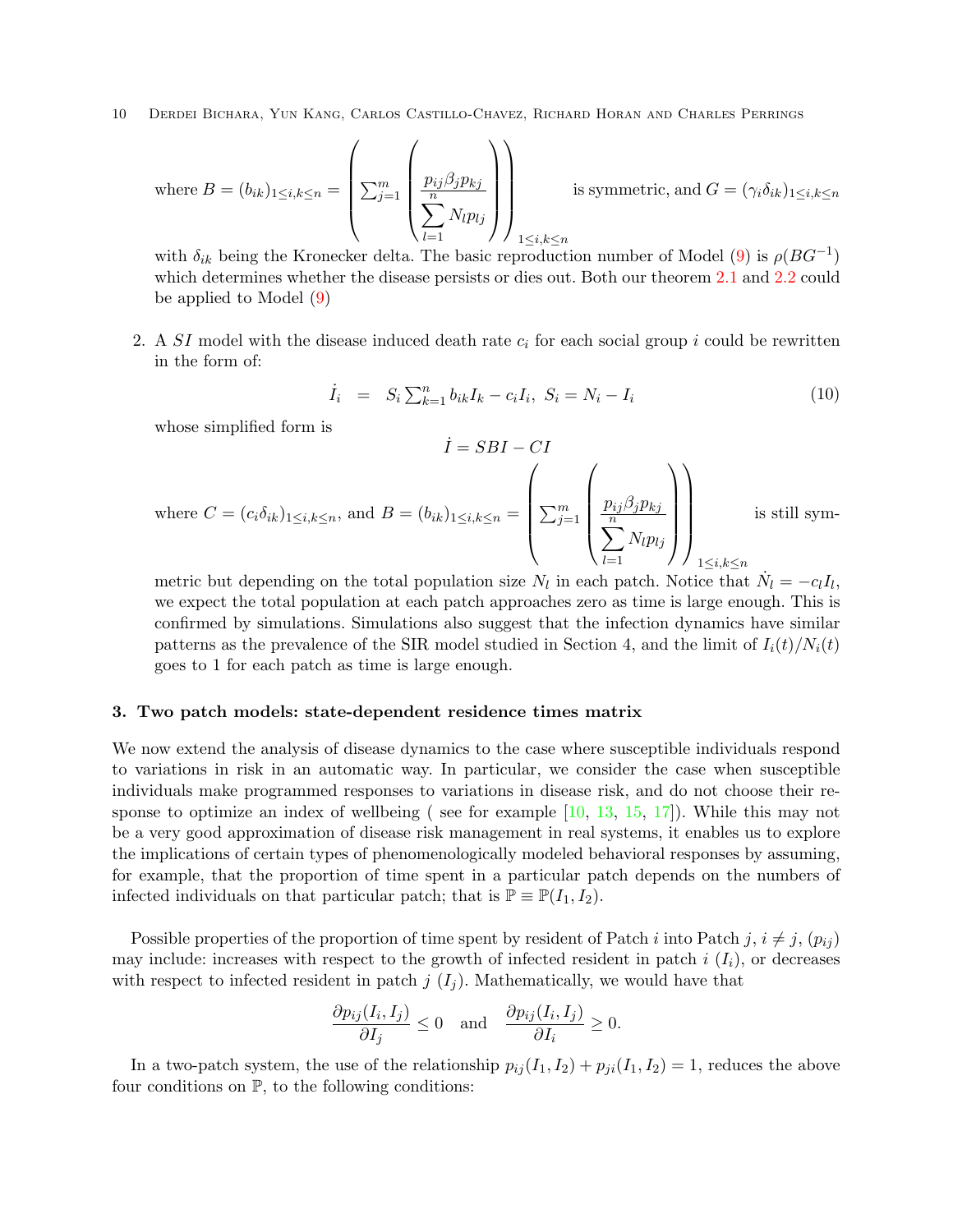SIS AND SIR EPIDEMIC MODELS UNDER VIRTUAL DISPERSAL 11

$$
\frac{\partial p_{11}(I_1, I_2)}{\partial I_1} \le 0 \quad \text{and} \quad \frac{\partial p_{22}(I_1, I_2)}{\partial I_2} \le 0.
$$

Examples of functions  $p_{ij}(I_1, I_2)$  with these properties include,

$$
p_{12}(I_1, I_2) = \sigma_{12} \frac{1 + I_1}{1 + I_1 + I_2}
$$
 and  $p_{21}(I_1, I_2) = \sigma_{21} \frac{1 + I_2}{1 + I_1 + I_2}$ 

and

$$
p_{11}(I_1, I_2) = \frac{\sigma_{11} + \sigma_{11}I_1 + I_2}{1 + I_1 + I_2} \quad \text{and} \quad p_{22}(I_1, I_2) = \frac{\sigma_{22} + I_1 + \sigma_{22}I_2}{1 + I_1 + I_2}
$$
  
where  $\sigma_{ij}$  are such that  $\sum_{j=1}^{2} \sigma_{ij} = 1$ .

More complex behavioral response formulations may also depend on the states of total populations  $N_1$  and  $N_2$ , but the current specification captures important components of risk (infections) and allows us to retain the asymptotic equivalence property applied in the case of fixed residence times. Hence, using the same notation as in System  $(6)$  leads to the following two dimensional system with  $\mathbb{P} = \mathbb{P}(I_1, I_2)$ :

<span id="page-11-0"></span>
$$
\begin{cases}\n\dot{I}_1 = X(I_1, I_2)(\frac{b_1}{d_1} - I_1)I_1 + Y(I_1, I_2)(\frac{b_1}{d_1} - I_1)I_2 - (d_1 + \gamma_1)I_1, \\
\dot{I}_2 = Y(I_1, I_2)(\frac{b_2}{d_2} - I_2)I_1 + Z(I_1, I_2)(\frac{b_2}{d_2} - I_2)I_2 - (d_2 + \gamma_2)I_2,\n\end{cases}
$$
\n(11)

where

$$
X(I_1, I_2) = \frac{\beta_1 p_{11}^2 (I_1, I_2)}{p_{11}(I_1, I_2) \frac{b_1}{d_1} + p_{21}(I_1, I_2) \frac{b_2}{d_2}} + \frac{\beta_2 p_{12}^2 (I_1, I_2)}{p_{12}(I_1, I_2) \frac{b_1}{d_1} + p_{22}(I_1, I_2) \frac{b_2}{d_2}},
$$
  

$$
Y(I_1, I_2) = \frac{\beta_1 p_{11}(I_1, I_2) p_{21}(I_1, I_2)}{p_{11}(I_1, I_2) \frac{b_1}{d_1} + p_{21}(I_1, I_2) \frac{b_2}{d_2}} + \frac{\beta_2 p_{12}(I_1, I_2) p_{22}(I_1, I_2)}{p_{12}(I_1, I_2) \frac{b_1}{d_1} + p_{22}(I_1, I_2) \frac{b_2}{d_2}},
$$

and

$$
Z(I_1, I_2) = \frac{\beta_1 p_{21}^2(I_1, I_2)}{p_{11}(I_1, I_2)\frac{b_1}{d_1} + p_{21}(I_1, I_2)\frac{b_2}{d_2}} + \frac{\beta_2 p_{22}^2(I_1, I_2)}{p_{12}(I_1, I_2)\frac{b_1}{d_1} + p_{22}(I_1, I_2)\frac{b_2}{d_2}}
$$

where  $X(I_1, I_2)$ ,  $Y(I_1, I_2)$  and  $Z(I_1, I_2)$  are positive functions of  $I_1$  and  $I_2$ .

The basic reproduction number  $\mathcal{R}_0$  is the same as in the previous section since it is computed at the infection-free state, i.e.

$$
\mathcal{R}_0 = \rho(\text{diag}(\bar{N}) \mathbb{P} \text{diag}(\mathcal{B}) \text{diag}(\tilde{N})^{-1} \mathbb{P}^t(-V^{-1}))
$$

$$
\begin{bmatrix} \sigma_{11} & \sigma_{12} \end{bmatrix}
$$

and  $\sigma_{ij} = p_{ij}(0,0), \ \forall \{i,j\} = \{1,2\}.$ 

where, in this case, we have that  $\mathbb{P} =$  $\overline{1}$ 

The properties of positiveness and boundedness of trajectories of System [\(6\)](#page-6-0) are preserved in System [\(11\)](#page-11-0). In addition, System [\(11\)](#page-11-0) has a unique DFE equilibrium whose local stability is determined by the value of the  $\mathcal{R}_0$ : the DFE is locally asymptotically stable if  $\mathcal{R}_0 < 1$  while it is unstable

 $\sigma_{21}$   $\sigma_{22}$ 

,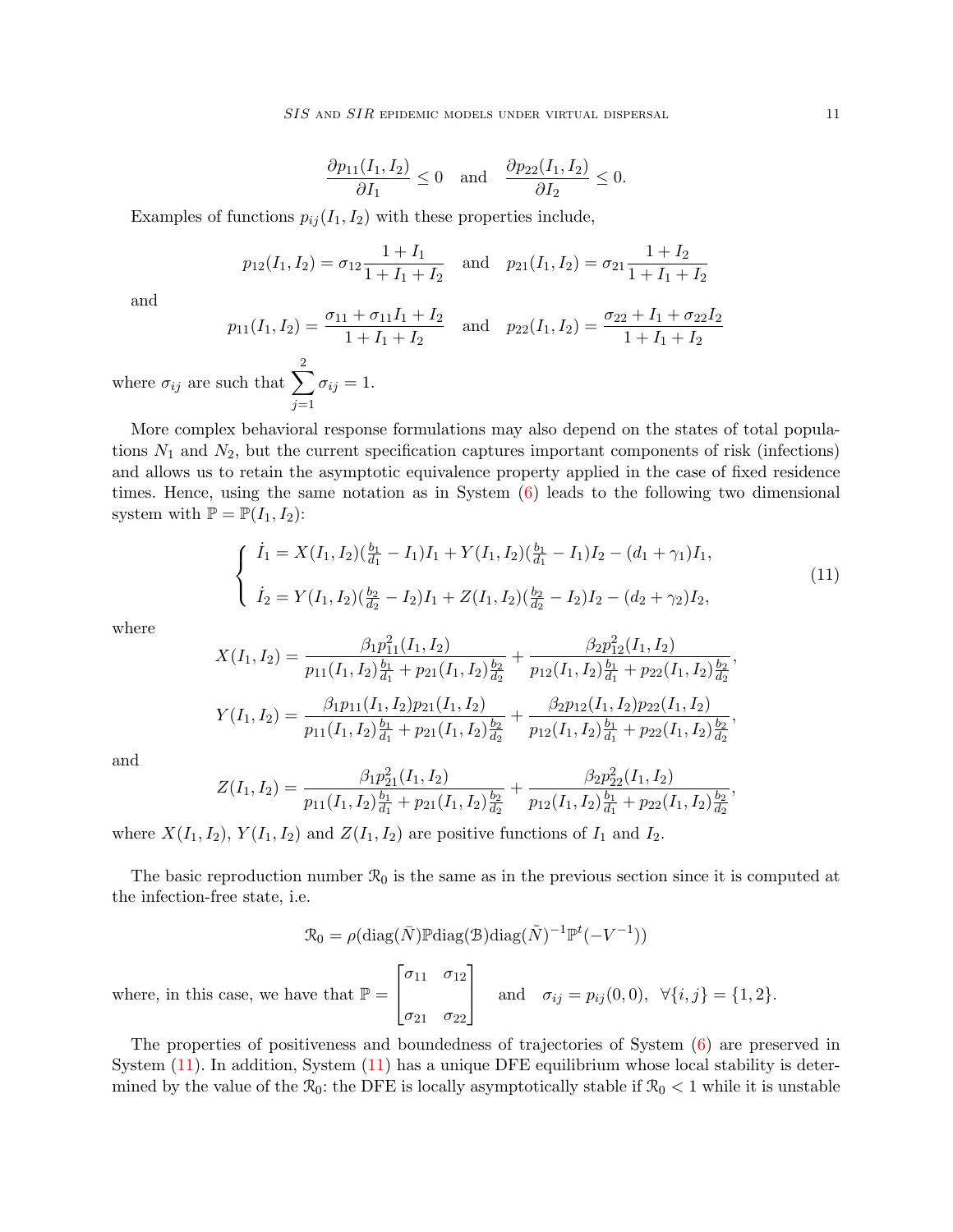if  $\mathcal{R}_0 > 1$ .

Let us consider whether System [\(11\)](#page-11-0) can have a boundary equilibrium such as  $(0, \bar{I}_2)$  or  $(\bar{I}_1, 0)$ . The assumption that System [\(11\)](#page-11-0) has such a boundary equilibrium  $(0, \bar{I}_2)$  with  $\bar{I}_2 > 0$  implies that  $Y(0, \bar{I}_2) = 0$ . Since  $p_{11}(0, I_2) = \frac{\sigma_{11} + I_2}{1 + I_2}$  and  $p_{22}(0, I_2) = \sigma_{22}$ , we deduce that

$$
Y(0,I_2) = \frac{\beta_1 \sigma_{21}(\sigma_{11} + I_2)}{\frac{\sigma_{11} + I_2}{1 + I_2} \frac{b_1}{d_1} + \sigma_{21} \frac{b_2}{d_2} (1 + I_2)} + \frac{\beta_2 \sigma_{12} \sigma_{22}}{\sigma_{12} \frac{b_1}{d_1} + \sigma_{22} \frac{b_2}{d_2} (1 + I_2)}.
$$

This indicates that  $Y(0, I_2) = 0$  if and only if  $\sigma_{21} = 0$  and  $\sigma_{12} = 0$ , which requires that:

$$
p_{12} = p_{21} = 0
$$
, and  $p_{11} = p_{22} = 1$ .

A similar arguments can be applied to the boundary equilibrium  $(\bar{I}_1, 0)$ . Therefore, we conclude that System [\(11\)](#page-11-0) will have a boundary equilibrium  $((0, \bar{I}_2)$  or  $(\bar{I}_1, 0))$  only in the trivial case of isolated patches, that is, where there is no movement between two patches. This conclusion differs from the state-independent residence matrix model  $(6)$ , since for example, the two-patch model  $(6)$ , according to Theorem [2.1,](#page-7-0) boundary equilibrium  $(0, \bar{I}_2)$  or  $(\bar{I}_1, 0)$  can exist when  $p_{11} = p_{22} = 0$  $(p_{12} = p_{21} = 1).$ 

To illustrate the difference between the state-dependent residence matrix model [\(11\)](#page-11-0) and the state-independent residence matrix model [\(6\)](#page-6-0), we look at the situation when  $\sigma_{11} = \sigma_{22} = 0, \sigma_{12} = 0$  $\sigma_{21} = 1$  (  $p_{11} = p_{22} = 0, p_{12} = p_{21} = 0$  for the state-independent residence matrix model [\(6\)](#page-6-0)). Under the condition of  $\sigma_{11} = \sigma_{22} = 0, \sigma_{12} = \sigma_{21} = 1$ , we have Model [\(11\)](#page-11-0), that

$$
p_{12}(I_1, I_2) = \frac{1 + I_1}{1 + I_1 + I_2}
$$
 and  $p_{21}(I_1, I_2) = \frac{1 + I_2}{1 + I_1 + I_2}$ 

and

$$
p_{11}(I_1, I_2) = \frac{I_2}{1 + I_1 + I_2}
$$
 and  $p_{22}(I_1, I_2) = \frac{I_1}{1 + I_1 + I_2}$ .

This difference has significant impact on disease dynamics (see Fig  $1(a)$  and Fig  $1(b)$ , red curves).

In Fig  $1(b)$ , we see that the infection in Patch 2 (high risk) persists in the state-dependent case whereas it dies out when  $\mathbb P$  is constant. That is due to the fact that  $p_{ii}(I_1, I_2)$  will not equal zero whereas  $p_{ij}(I_1, I_2)$  with  $i \neq j$  may. For the constant residence times matrix, the dynamics of the disease in each patch is also independent, where people in patch  $i$  infect only susceptible in patch j with  $i \neq j$ . In Fig [1\(b\)](#page-13-1) (red solid curve), we observe that the disease dies out in Patch 2 with  $\tilde{\Re}^2_0 = \frac{\beta_1}{d_2 + 1}$  $\frac{\beta_1}{d_2+\gamma_2} = 0.8571$ . For the state-dependent case, unless there is no disease in both patches or one disease-free Patch, the proportion of time residents spend in their own patch is nonzero. This leads the disease to persist in both patches if  $\mathcal{R}_0 > 1$  (see Fig [1\(b\),](#page-13-1) red dashed curves). However, even in this case, the disease dies out in both patches if  $\mathcal{R}_0 < 1$  (See Fig [3,](#page-14-0) red curves, for instance).

3.1. Applications and comparisons: the two patch cases The analytical results of the global dynamics on the asymptotic behavior of Model [\(11\)](#page-11-0) are still unresolved. Hence, we ran simulations to gain some insights on the role of  $\mathbb{P}(I_1, I_2)$  on endemic dynamics. We observe that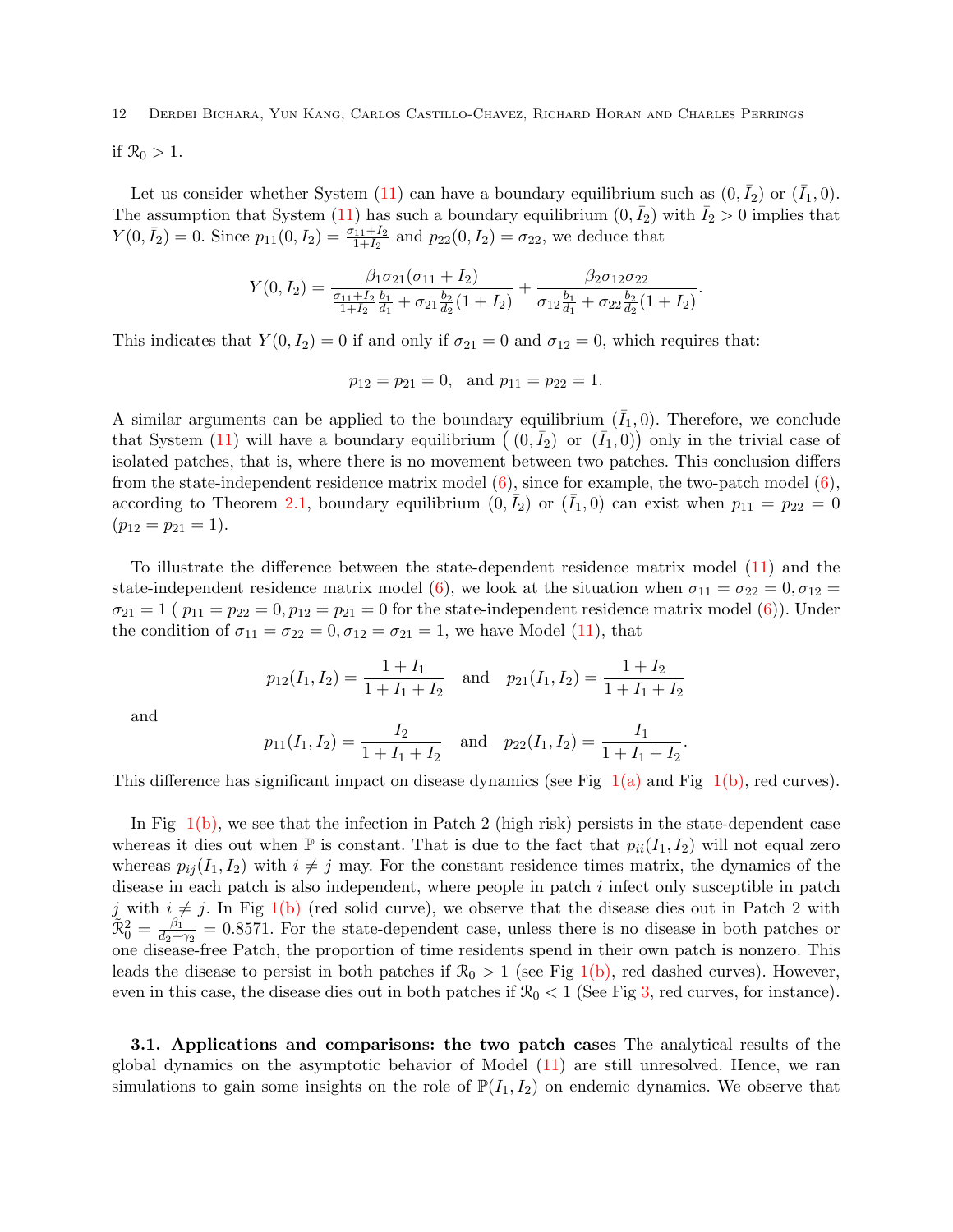<span id="page-13-0"></span>

<span id="page-13-1"></span>(a) Dynamics of the disease in Patch 1. If there is no (b) Dynamics of the disease in Patch 2. In the high movement between the patches (blue curves), the dis-mobility case, the disease dies out (solid red curve) ease dies out in the low risk Patch 1 in both approaches for  $\mathbb P$  constant, with  $\tilde{\mathcal{R}}_0^2 = 0.8571$ , and persists for  $\mathbb P$ with  $\mathcal{R}_0^1 = 0.7636$ . state-dependent (dashed red curve).

<span id="page-13-3"></span>FIGURE 1. Coupled Dynamics of  $I_1$  and  $I_2$  for constant  $p_{ij}$  (solid) and state dependent  $p_{ij}$  (dashed). The red lines is case of high mobility, i.e.  $p_{12} = p_{21} = \sigma_{12} = \sigma_{21} = 1$ . The black lines represent the symmetric case, i.e.  $p_{12} = p_{21} =$  $\sigma_{12} = \sigma_{21} = 0.5$  and the blue line represent the polar case, i.e.:  $p_{12} = p_{21} = \sigma_{12} = \sigma_{21} = 0$ .



<span id="page-13-2"></span>FIGURE 2. Coupled Dynamics of  $I_1+I_2$  for constant  $p_{ij}$  (solid) and state dependent  $p_{ij}$  (dashed). The overall prevalence is higher if the residence times is symmetric (solid and dashed black curves). The black curves represent the symmetric case ( $p_{12} = p_{21} = \sigma_{12} = \sigma_{21} = 0.5$ ), and the blue lines represent the polar case ( $p_{12} = p_{21} = \sigma_{12} = \sigma_{21} = 0$ ) and red curves represent high mobility case  $(p_{12} = p_{21} = \sigma_{12} = \sigma_{21} = 1)$ .

trajectories converge towards an endemic equilibrium whenever  $\mathcal{R}_0 > 1$ ; however, there are substantial differences in the transient dynamics generated by state-dependent  $\mathbb{P}(I_1, I_2)$  when compared to those generated with a constant residence times matrix.

Unless stated otherwise, we suppose the following generic values for the simulations:  $\beta_1$  = 0.3,  $\beta_2 = 1.2$ ,  $b_1 = 9$ ,  $d_1 = 1/7$ ,  $b_2 = 9$ ,  $d_2 = 1/10$  and  $\gamma_1 = \gamma_2 = 1/4$ . We carried out numerical simulation for a range of residence times matrices. It is observed that:

1. For the symmetric case where  $p_{12} = p_{21} = 0.5$ , the disease is endemic in both patches as pre-dicted by Theorem [2.1](#page-7-0) since  $\mathcal{R}_0 = 2.0466$ . For the state-dependent case, simulations suggest (Fig  $1(a)$  and Fig  $1(b)$ , black dashed curves) that trajectories tend to be endemic in both patches. However, the level of endemicity is lower than the constant case in Patch 1 (low risk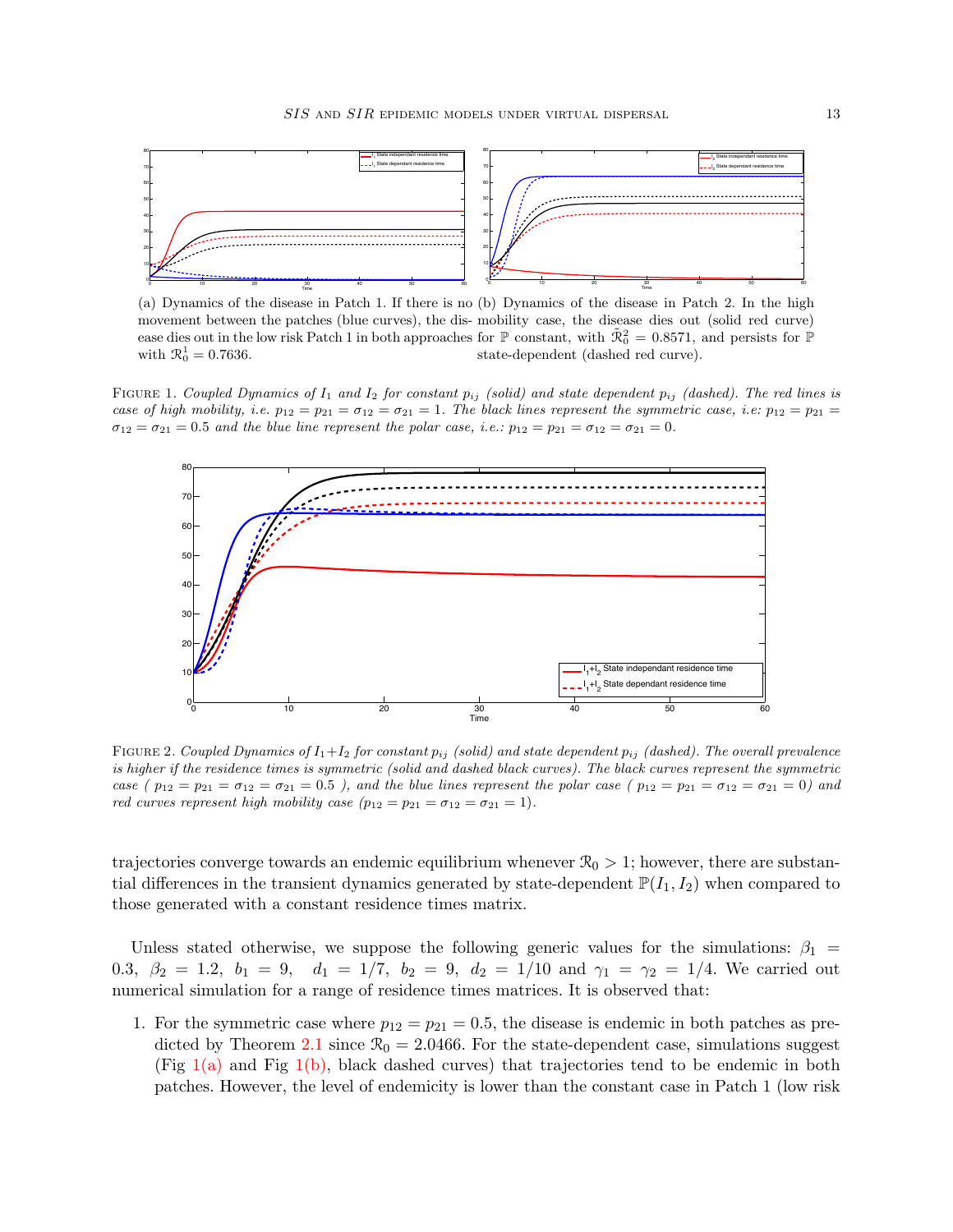

<span id="page-14-0"></span>FIGURE 3. Dynamics of  $I_1$  and  $I_2$  for varying  $\sigma_{ij}$  for the state-dependent  $p_{ij}(I_1, I_2)$  where  $\mathcal{R}_0 < 1$ . This is obtained by using the values  $\beta_1 = 0.2$  and  $\beta_2 = 0.3$ . In all the three cases, the disease dies out in both patches. The black curves represent the symmetric case ( $p_{12} = p_{21} = \sigma_{12} = \sigma_{21} = 0.5$ ), the blue line represent the polar case (  $p_{12} = p_{21} = \sigma_{12} = \sigma_{21} = 0$ ) and red curves represent high mobility case  $(p_{12} = p_{21} = \sigma_{12} = \sigma_{21} = 1)$ .

patch) and is greater in Patch 2 (high risk patch).

- 2. Fig [2](#page-13-2) sketches the overall prevalence in both patches with three different scenarios of residence times matrix P, both the constant and state-dependent case. The disease persists since the overall  $\mathcal{R}_0 > 1$  in all three cases.
- 3. The case where there is no movement between patches, that is,  $p_{12} = p_{21} = 0$  ( $p_{11} = p_{22} = 1$ ) and  $\sigma_{12} = \sigma_{21} = 0$  (or  $p_{12}(I_1, I_2) = p_{21}(I_1, I_2) = 0$ ), corresponds to the case where the system behaves as two isolated patches. In this case the disease dies out or persists in Patch  $i$  if  $\mathcal{R}_0^i$  is above or below unity in both approaches. This is illustrated on Fig  $1(a)$  and Fig  $1(b)$  where the disease dies out in Patch 1 (Fig [1\(a\),](#page-13-0) blue solid line) where  $\mathcal{R}_0^1 = \frac{\beta_1}{d_1 + \beta_2}$  $\frac{\beta_1}{d_1 + \gamma_1} = 0.7636$  and the disease persists in Patch 2 (Fig [1\(b\),](#page-13-1) blue solid curve) where  $\mathcal{R}_0^2 = \frac{\beta_2}{d_2 + 1}$  $\frac{\beta_2}{d_2+\gamma_2} = 3.4286.$  For the state dependent case ( dashed blue curves on on Fig  $1(a)$  and Fig  $1(b)$ ) the outcome is similar to the constant residence times case.
- 4. In Fig [4\(a\)](#page-15-0) and [4\(b\),](#page-15-1) we explore the cases where there is symmetry  $(\sigma_{ij} = \sigma_{ji})$  with  $\sigma_{ij} = p_{ij}(0,0)$ . We supposed in this case that Patch 2 has higher risk  $(\beta_2 = 1.2)$  and Patch 1 has lower risk ( $\beta_1 = 0.3$ ). As can be intuitively deduced, the prevalence in Patch 1 is at its highest in the case of "high mobility" ( $\sigma_{12} = \sigma_{21} = 1$ ), and decreasing as  $\sigma_{ij}$  decreases (with  $i \neq j$ ). Conversely, prevalence in Patch 2 is at its highest under very "low mobility"  $(\sigma_{12} = \sigma_{21} = 0)$  and decreases as  $\sigma_{ij}$  increases. Note that  $\sigma_{ij}$ , with  $i \neq j$  is proportional to  $p_{ij}(I_1, I_2)$  which is the actual residence time.
- 5. We continue to explore the asymmetric case  $(\sigma_{ij} \neq \sigma_{ji})$ , that is, there is more mobility towards one patch. In Fig  $5(a)$ , the prevalence in Patch 1 (low risk) is at its highest if there is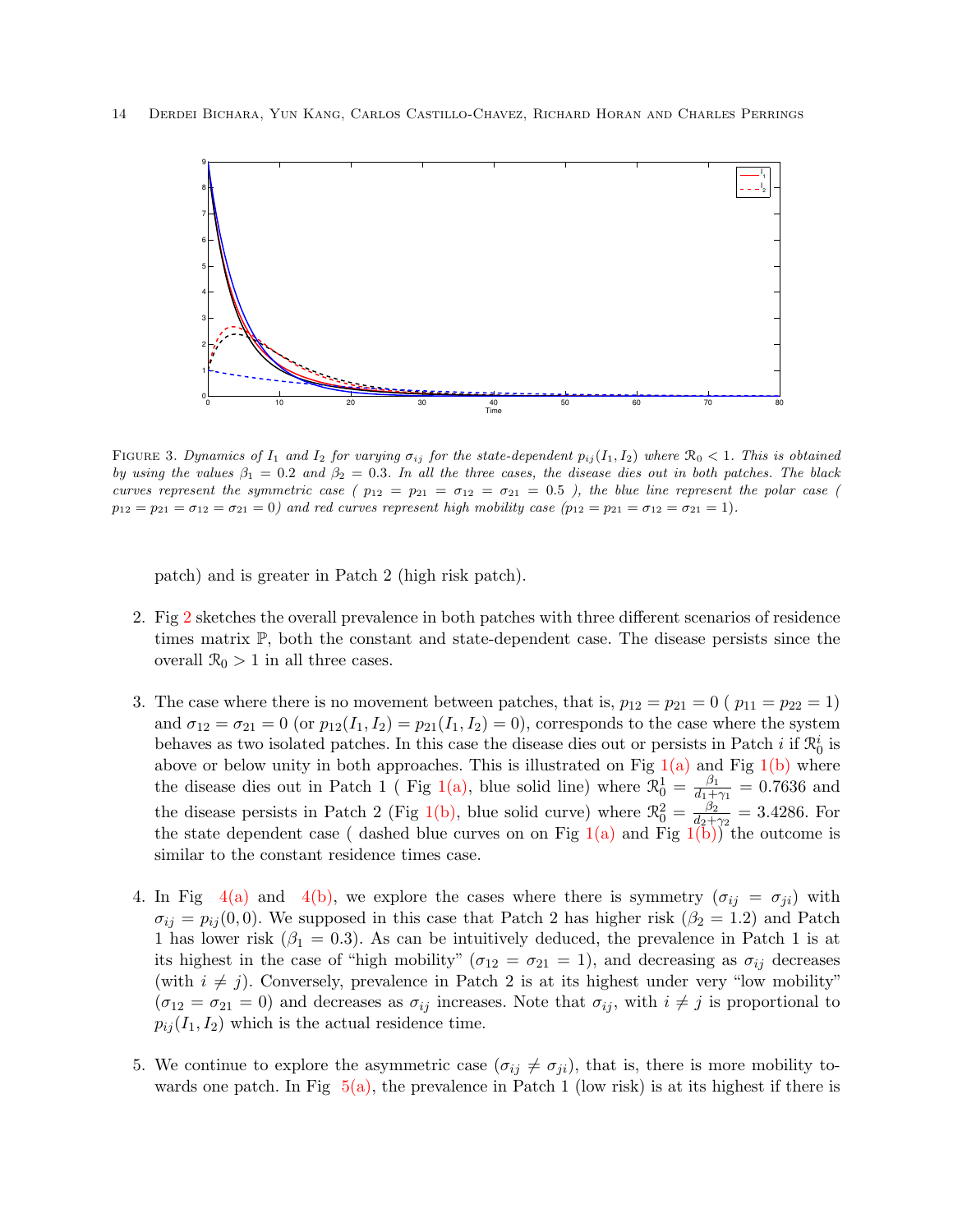<span id="page-15-0"></span>

(a) The level of prevalence in Patch 1 (low risk) (b) The level of prevalence in Patch 2 (high risk) seems to decrease as  $\sigma_{12}$  and  $\sigma_{21}$  decrease. seems to increase as  $\sigma_{12}$  and  $\sigma_{21}$  decrease.

<span id="page-15-4"></span><span id="page-15-1"></span>FIGURE 4. Dynamics of  $I_1$  and  $I_2$  for varying  $\sigma_{ij}$  for the state-dependent  $p_{ij}(I_1, I_2)$  approach.

"high mobility" from Patch 1 to Patch 2 ( $\sigma_{12} = 1$ ) and no mobility from Patch 2 to Patch 1  $(\sigma_{21}=0)$ , the prevalence decreases along with  $\sigma_{12}$ . If the programmed response of residents of Patch 1 is to reduce their mobility ( $\sigma_{12} = 0$ ) then, even if the mobility of residents in the high risk Patch 2 is extremely high ( $\sigma_{21} = 1$ ), still the prevalence in Patch 1 is at its lowest. Similar remarks hold for Fig  $5(b)$  regarding the prevalence in Patch 2 (high risk) under different mobility schemes.

<span id="page-15-2"></span>

<span id="page-15-3"></span>(a) The level of prevalence in Patch 1 (low risk) seems (b) The level of prevalence in Patch 2 (high risk) to decrease as  $\sigma_{12}$  and  $\sigma_{21}$  decrease. seems to increase as  $\sigma_{12}$  and  $\sigma_{21}$  decrease.

<span id="page-15-5"></span>FIGURE 5. Dynamics of and  $I_1$  and  $I_2$  for varying  $\sigma_{ij}$ , but non-symmetric, for the state-dependent  $p_{ij}(I_1, I_2)$ .

[6](#page-16-1). Finally, Figure  $6$  presents the dynamics of the infected in both patches for the (conventional) case where  $p_{12} = 0$  ( and  $p_{11} = 1$ ). This case is particularly interesting since the residence time matrix  $\mathbb P$  is not irreducible (hence the hypothesis of Theorem [2.1](#page-7-0) fails) but  $\mathcal{R}_0^2(\mathbb P) = 1.8929 > 1$ . As predicted by Theorem [2.2,](#page-7-1) the disease in Patch 2 is persistent. Also, it is worth noticing that in Fig [6,](#page-16-1)  $I_1$  persists as well even though  $\mathcal{R}_0^1(\mathbb{P}) = 0.4455 < 1$ , as the condition  $\mathcal{R}_0^i(\mathbb{P}) > 1$ , for  $i = 1, 2$ , is sufficient but not necessary for persistence in Patch i.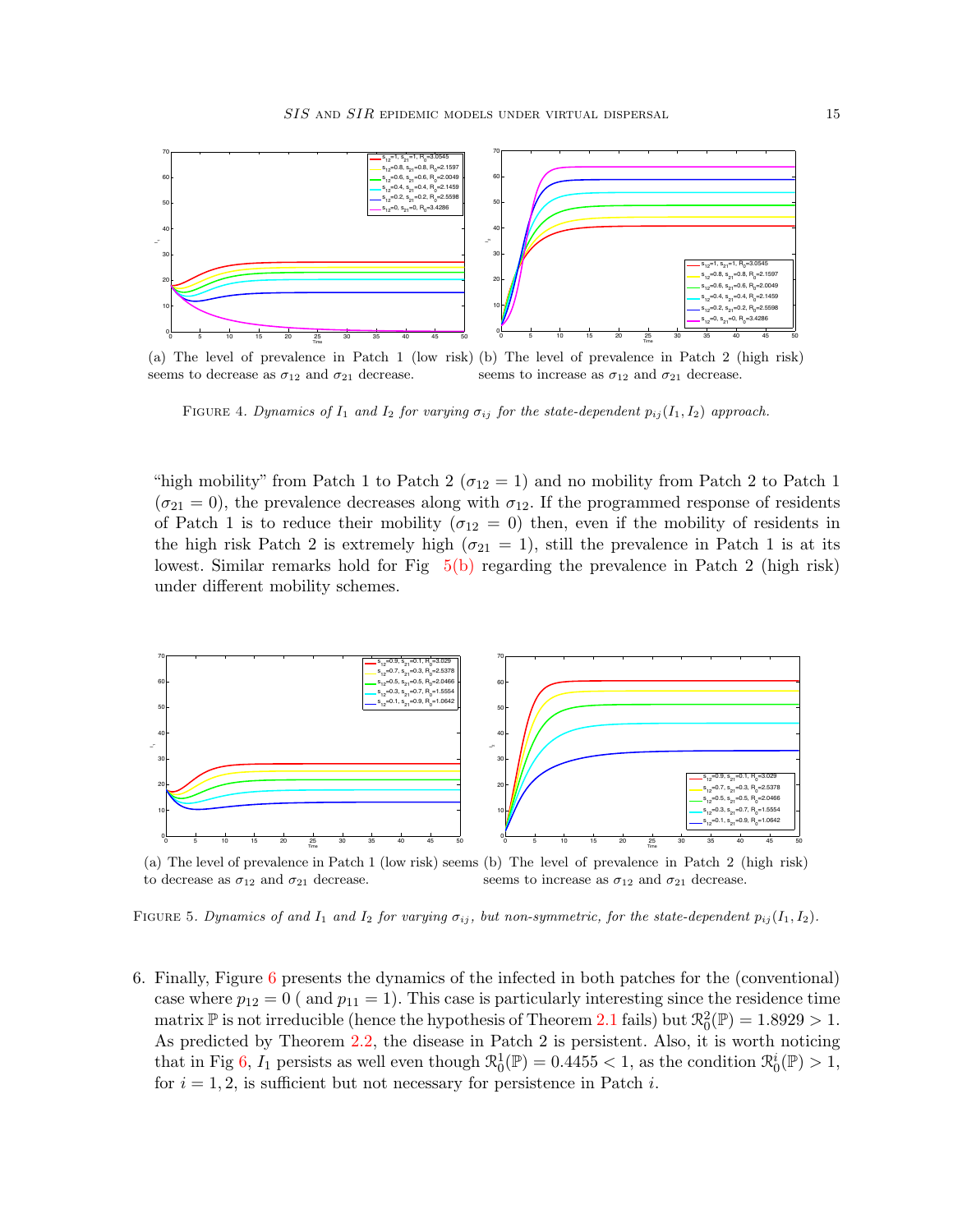

<span id="page-16-1"></span>FIGURE 6. Dynamics of  $I_1$  and  $I_2$  where  $p_{12} = 0$ . In this case the residence time matrix  $\mathbb P$  is not irreducible, the disease in Patch 2 persists nonetheless as predicted by the theorem [2.2.](#page-7-1)

#### <span id="page-16-0"></span>4. Final epidemic size

The study of the role of residence time matrices on the dynamics of a single outbreak within a Susceptible-Infected-Recovered (with immunity) or SIR model without births and deaths is relevant to the development of public disease management measures [\[14,](#page-23-15) [26,](#page-23-16) [36\]](#page-24-13). Under the parameters and definitions introduced earlier, and making use of the same notation, we arrive at the following system of nonlinear differential equations:

<span id="page-16-2"></span>
$$
\begin{cases}\n\dot{S}_{i} = -\left(\frac{\beta_{i}p_{ii}^{2}}{N_{i}p_{ii} + N_{j}p_{ji}} + \frac{\beta_{j}p_{1ij}^{2}}{N_{i}p_{ij} + N_{j}p_{jj}}\right)S_{i}I_{i} - \left(\frac{\beta_{i}p_{ii}p_{ji}}{N_{i}p_{ii} + N_{j}p_{ji}} + \frac{\beta_{j}p_{ij}p_{jj}}{N_{i}p_{ij} + N_{j}p_{jj}}\right)S_{i}I_{j}, \\
\dot{I}_{i} = \left(\frac{\beta_{i}p_{ii}^{2}}{N_{i}p_{ii} + N_{j}p_{ji}} + \frac{\beta_{j}p_{1ij}^{2}}{N_{i}p_{ij} + N_{j}p_{jj}}\right)S_{i}I_{i} + \left(\frac{\beta_{i}p_{ii}p_{ji}}{N_{i}p_{ii} + N_{j}p_{ji}} + \frac{\beta_{j}p_{ij}p_{jj}}{N_{i}p_{ij} + N_{j}p_{jj}}\right)S_{i}I_{j} - \alpha_{i}I_{i},\n\end{cases} (12)
$$
\n
$$
\dot{R}_{i} = \alpha_{i}I_{i},
$$

where  $R_i$  denotes the population of recovered immune individuals in Patch i,  $\alpha_i$  is the recovery rate in Patch *i* and  $N_i \equiv S_i + I_i + R_i$ , for  $i = 1, 2$ .

The basic reproduction number  $\mathcal{R}_0$ , is by definition the largest eigenvalue of  $2 \times 2$  ( $n \times n$  for the general case) next generation matrix,

$$
-FV^{-1} = \begin{pmatrix} \left( \frac{\beta_1 p_{11}^2}{N_1 p_{11} + N_2 p_{21}} + \frac{\beta_2 p_{12}^2}{N_1 p_{12} + N_2 p_{22}} \right) \frac{N_1}{\alpha_1} & \left( \frac{\beta_1 p_{11} p_{21}}{N_1 p_{11} + N_2 p_{21}} + \frac{\beta_2 p_{12} p_{22}}{N_1 p_{12} + N_2 p_{22}} \right) \frac{N_1}{\alpha_2} \\ \left( \frac{\beta_1 p_{11} p_{21}}{N_1 p_{11} + N_2 p_{21}} + \frac{\beta_2 p_{12} p_{22}}{N_1 p_{12} + N_2 p_{22}} \right) \frac{N_2}{\alpha_1} & \left( \frac{\beta_1 p_{21}}{N_1 p_{11} + N_2 p_{21}} + \frac{\beta_2 p_{22}}{N_1 p_{12} + N_2 p_{22}} \right) \frac{N_2}{\alpha_2} \end{pmatrix}.
$$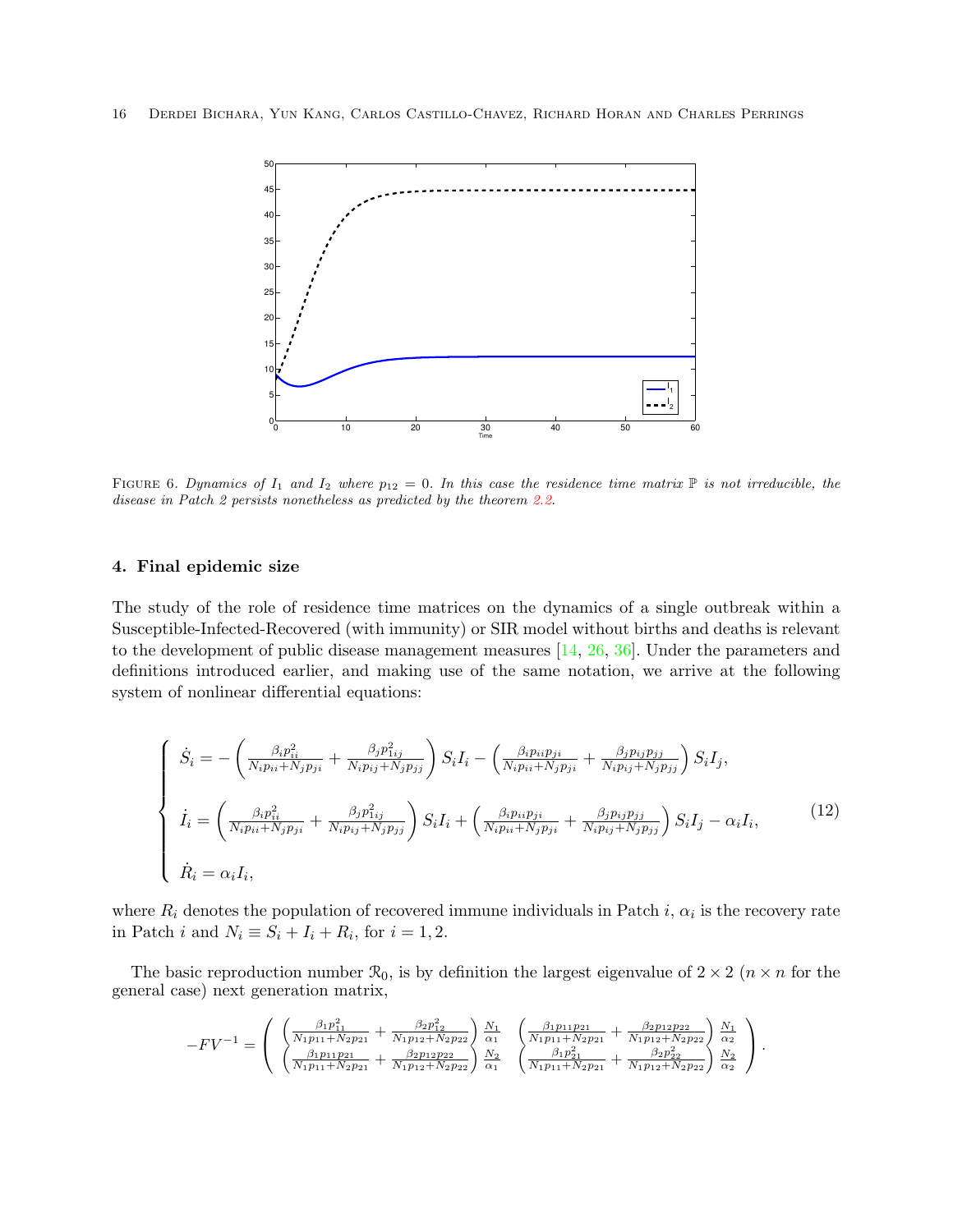It has been shown (see [\[37\]](#page-24-14), for example) that not everybody gets infected during an outbreak, and so, estimating the size of the recovered population (the final epidemic size in the absence of deaths or departures) is tied in the solutions of the final size relationship, given in this case, by the system:

<span id="page-17-0"></span>
$$
\begin{bmatrix} \log \frac{S_1(0)}{S_1(\infty)} \\ \log \frac{S_2(0)}{S_2(\infty)} \end{bmatrix} = \begin{bmatrix} K_{11} & K_{12} \\ K_{21} & K_{22} \end{bmatrix} \begin{bmatrix} 1 - \frac{S_1(\infty)}{N_1} \\ 1 - \frac{S_2(\infty)}{N_2} \end{bmatrix}
$$
(13)

where

$$
K = \begin{bmatrix} \left(\frac{\beta_1 p_{11}^2}{N_1 p_{11} + N_2 p_{21}} + \frac{\beta_2 p_{12}^2}{N_1 p_{12} + N_2 p_{22}}\right) \frac{N_1}{\alpha_1} & \left(\frac{\beta_1 p_{11} p_{21}}{N_1 p_{11} + N_2 p_{21}} + \frac{\beta_2 p_{12} p_{22}}{N_1 p_{12} + N_2} p_{22}\right) \frac{N_2}{\alpha_2} \\ \left(\frac{\beta_1 p_{11} p_{21}}{N_1 p_{11} + N_2 p_{21}} + \frac{\beta_2 p_{12} p_{22}}{N_1 p_{12} + N_2 p_{22}}\right) \frac{N_1}{\alpha_1} & \left(\frac{\beta_1 p_{21}^2}{N_1 p_{11} + p_{21} N_2} + \frac{\beta_2 p_{22}^2}{N_1 p_{12} + N_2 p_{22}}\right) \frac{N_2}{\alpha_2} \end{bmatrix}.
$$

The relationship [\(13\)](#page-17-0) is obtained by using the fact that, in [\(12\)](#page-16-2), we have  $\dot{S}_i + \dot{I}_i = -\alpha_i I_i \leq 0$ . This implies that  $\lim_{t\to\infty} I_i(t) = 0$  (for  $i = 1, 2$ ), since  $S_i$  and  $I_i$  are positive and integrating  $\frac{S_i}{S_i}$  in [\(12\)](#page-16-2), we obtain, after some tedious algebra Expression [\(13\)](#page-17-0). The references [\[10,](#page-23-7) [12\]](#page-23-17) give more details on the computation of the final size relationship. We would like to point out that the next generation matrix and the matrix  $K$  defining the final epidemic size have the same eigenvalues.

The residence time matrix  $\mathbb P$  plays an important role as evidenced by the dependence of the final epidemic size relation as in Fig [7.](#page-17-1) As we can notice in Fig [7,](#page-17-1) the prevalence in low risk Patch 1 is highest in the high mobility scheme where as in high risk Patch 2, the high mobility leads to the lowest prevalence. Also, as stated before  $(\lim_{t\to+\infty} I_i(t) = 0$ , for  $i = 1, 2)$  with any typical outbreak model, the disease ultimately dies out from both patches [\[38\]](#page-24-7).



<span id="page-17-1"></span>FIGURE 7. The prevalence in patch 1 (low risk) reaches its highest when in extreme mobility case (solid blue line) and is lowest when there is no mobility between the patches. The opposite of this scenario happens in patch 2 (high risk).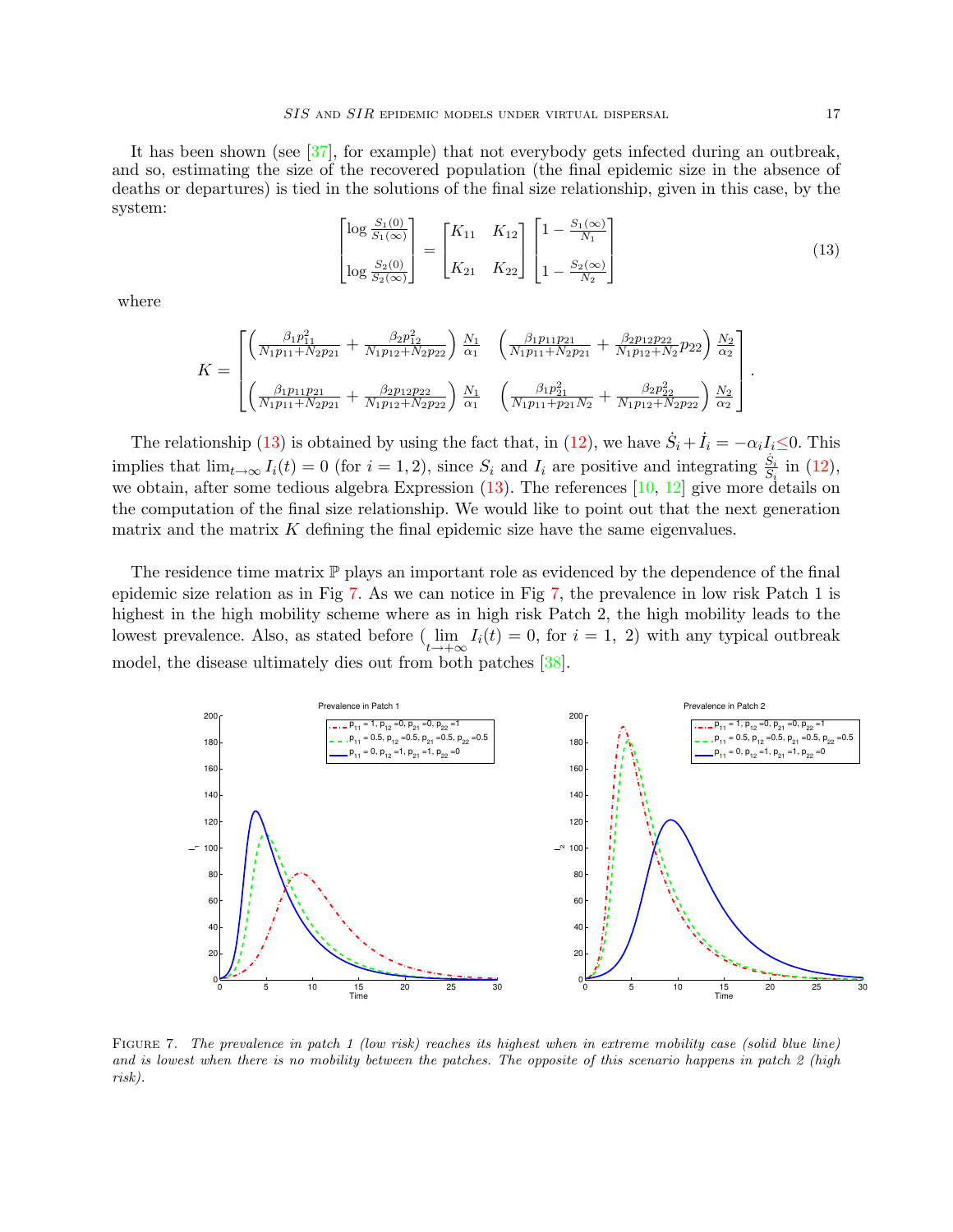# <span id="page-18-0"></span>5. Conclusion and Discussions

Heterogeneous mixing in multi-group epidemic models is most often defined in terms of group specific susceptibility and average contact rates captured multiplicatively by the transmission parameter  $\beta$ . However, contact rates, in general, cannot be measured in satisfactory ways for diseases like influenza, measles or tuberculosis, due to the difficulty of assessing the average number of contacts per unit of time of susceptible populations in different locations for varied activities. In this paper we propose the use of residence times in heterogeneous environments, as a proxy for "effective" contacts over a certain time window; and develop a multi-group epidemic framework via virtual dispersal where the risk of infection is a function of the residence time and local environmental risk. This novel approach eliminates the need to define and measure contact rates that are used in the traditional multi-group epidemic models with heterogeneous mixing.

Under the proposed framework, we formulate a general multi-patch *SIS* epidemic model with residence times. We calculate the basic reproduction number  $\mathcal{R}_0$  which is a function of a patch residence-times matrix P. Our global analysis shows that the model is robust in the sense that the disease dynamics depend exclusively on the basic reproductive number when the residence times matrix  $\mathbb P$  is "constant" (Theorem [2.1\)](#page-7-0). We proved that the disease free equilibrium is globally asymptotically stable (GAS) if the basic reproduction number  $\mathcal{R}_0 \leq 1$  and that a unique interior endemic GAS equilibrium exists if  $\mathcal{R}_0 > 1$ . This results holds as long as the residence time matrix P is irreducible, that is, the graph of the patches is strongly connected.

If the residence time matrix  $\mathbb P$  is not irreducible, that is, the network of the patches is not strongly connected, Theorem [2.1](#page-7-0) does not apply. For these cases, our further analysis (Theorem [2.2\)](#page-7-1) provides accessible insights on the impact of the residence matrix  $\mathbb P$  on the infection levels within each patch. Our results imply that the infection risk (measured by B) and the residence time matrix (P) can play an important role in the endemicity at the patch level. More specifically, the right combinations of the environmental risk level  $(\mathcal{B})$  and dispersal behavior  $(\mathbb{P})$  can either promote or suppress infection for particular patches. For example, we are able to apply Theorem [2.2](#page-7-1) to the two patch case when residents of Patch 1 visit Patch 2 but not conversely. Theorem [2.2](#page-7-1) allows us not only to characterize the patch-specific disease dynamics as a function of the time spend by residents and visitors to the patch of interest, but also to classify patches as sources or sinks of infection, a role that depends on risk  $(\mathcal{B})$  and mobility  $(\mathbb{P})$ .

The entries of residence times matrix  $\mathbb P$  could be prevalence dependent, i.e., not constant anymore. The disease dynamics are expected to be different than the cases when  $\mathbb P$  is constant. To explore these differences, we study a two patch model with the state-dependent residence times matrix  $\mathbb{P}$ , and assume that each entry  $p_{ij}(I_1, I_2)$  of the residence times  $\mathbb{P}(I_1, I_2)$  is negatively correlated with the prevalence in Patch j. When the residence times  $\mathbb{P}(I_1, I_2)$  is prevalence dependent, our analysis and simulations suggest that (1) its disease dynamics may be prone to persistent by comparing to the case when  $\mathbb P$  is constant (e.g. Fig [1,](#page-13-3) [2\)](#page-13-2); and (2) the disease endemic level could be rather complicated (e.g. Fig  $3, 4, 5, 6$  $3, 4, 5, 6$  $3, 4, 5, 6$  $3, 4, 5, 6$  $3, 4, 5, 6$  $3, 4, 5, 6$ ).

We have extended our framework to a two-patch  $SIR$  single outbreak model to explore how the residence time matrix  $\mathbb P$  may affect the final endemic size. We first derived the final epidemic size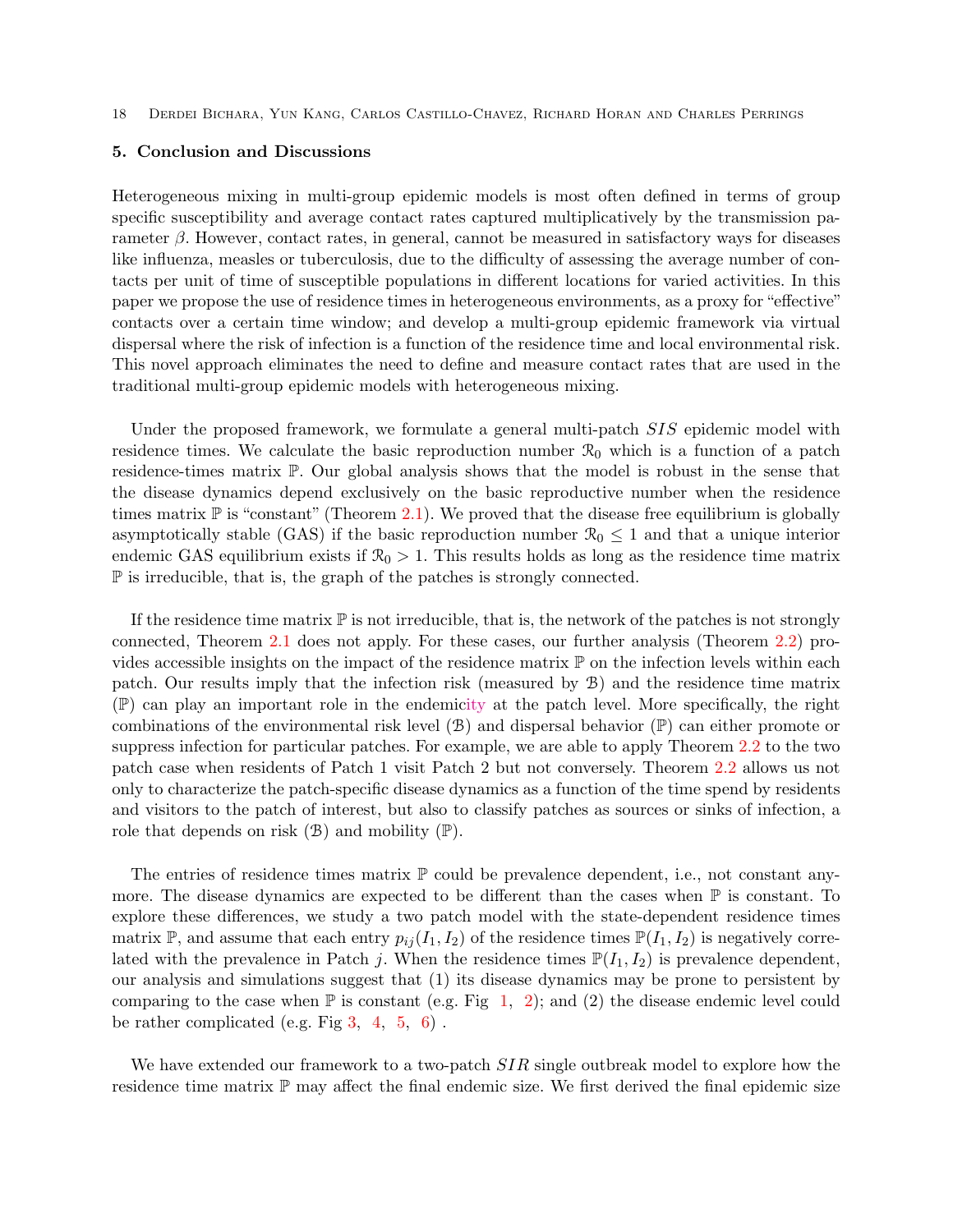as in high risk Patch 2, the high mobility leads to the lowest prevalence.

In both conventional and phenomenological approaches to residence times used in this paper, humans behavior and responses to disease risk are automatic:  $\mathbb P$  is constant and predefined functions of health status. Recent studies [\[31,](#page-24-15) [42,](#page-24-16) [43,](#page-24-17) [44,](#page-24-18) [61\]](#page-25-17) have incorporated behavior as a feedback response coupled with the dynamics of the disease. A model of the decision to spend time in patch  $i = 1, 2$ based on individuals' utility functions that include the possibility of adapting to changing contagion dynamics in the above two patch setting, using previous work [\[31,](#page-24-15) [58\]](#page-25-18), is the subject of a separate study.

# Acknowledgements

These studies were made possible by grant #1R01GM100471-01 from the National Institute of General Medical Sciences (NIGMS) at the National Institutes of Health. The contents of this manuscript are solely the responsibility of the authors and do not necessarily represent the official views of DHS or NIGMS. Research of Y.K. is partial supported by NSF-DMS (1313312). The funders had no role in study design, data collection and analysis, decision to publish, or preparation of the manuscript. The authors are grateful to two anonymous referees for helpful comments and suggestions which led to an improvement of this paper.

#### <span id="page-19-0"></span>Appendix A: Computation of  $\mathcal{R}_0$

Proof. The general SIS model with residence time is described by the system [\(6\)](#page-6-0)

$$
\dot{I} = \text{diag}(\bar{N} - I) \mathbb{P} \text{diag}(\bar{B}) \text{diag}(\tilde{N})^{-1} \mathbb{P}^{t} I - \text{diag}(d_{I} + \gamma_{I}) I.
$$

The right hand member of the above system be can clearly decomposed as  $\mathcal{F} + \mathcal{V}$  where

$$
\mathcal{F} = \text{diag}(\bar{N} - I) \mathbb{P} \text{diag}(\mathcal{B}) \text{diag}(\tilde{N})^{-1} \mathbb{P}^{t} I \quad \text{and} \quad \mathcal{V} = -\text{diag}(d_{I} + \gamma_{I}) I
$$

The Jacobian matrix at the DFE of  $\mathcal F$  and  $\mathcal V$  are giving by:

$$
F = D\mathcal{F}\bigg|_{DFE} = \text{diag}(\bar{N}) \mathbb{P} \text{diag}(\mathcal{B}) \text{diag}(\tilde{N})^{-1} \mathbb{P}^t \quad \text{and} \quad V = \mathcal{V}\bigg|_{DFE} = -\text{diag}(d_I + \gamma_I)
$$

The basic reproduction number  $\mathcal{R}_0$  is given by the spectral radius of the next generation matrix  $-FV^{-1}$  [\[27,](#page-23-14) [68\]](#page-26-3). Hence, we deduce that

$$
\mathcal{R}_0 = \rho(-\text{diag}(\bar{N})\mathbb{P}\text{diag}(\mathcal{B})\text{diag}(\tilde{N})^{-1}\mathbb{P}^t V^{-1})
$$

 $\Box$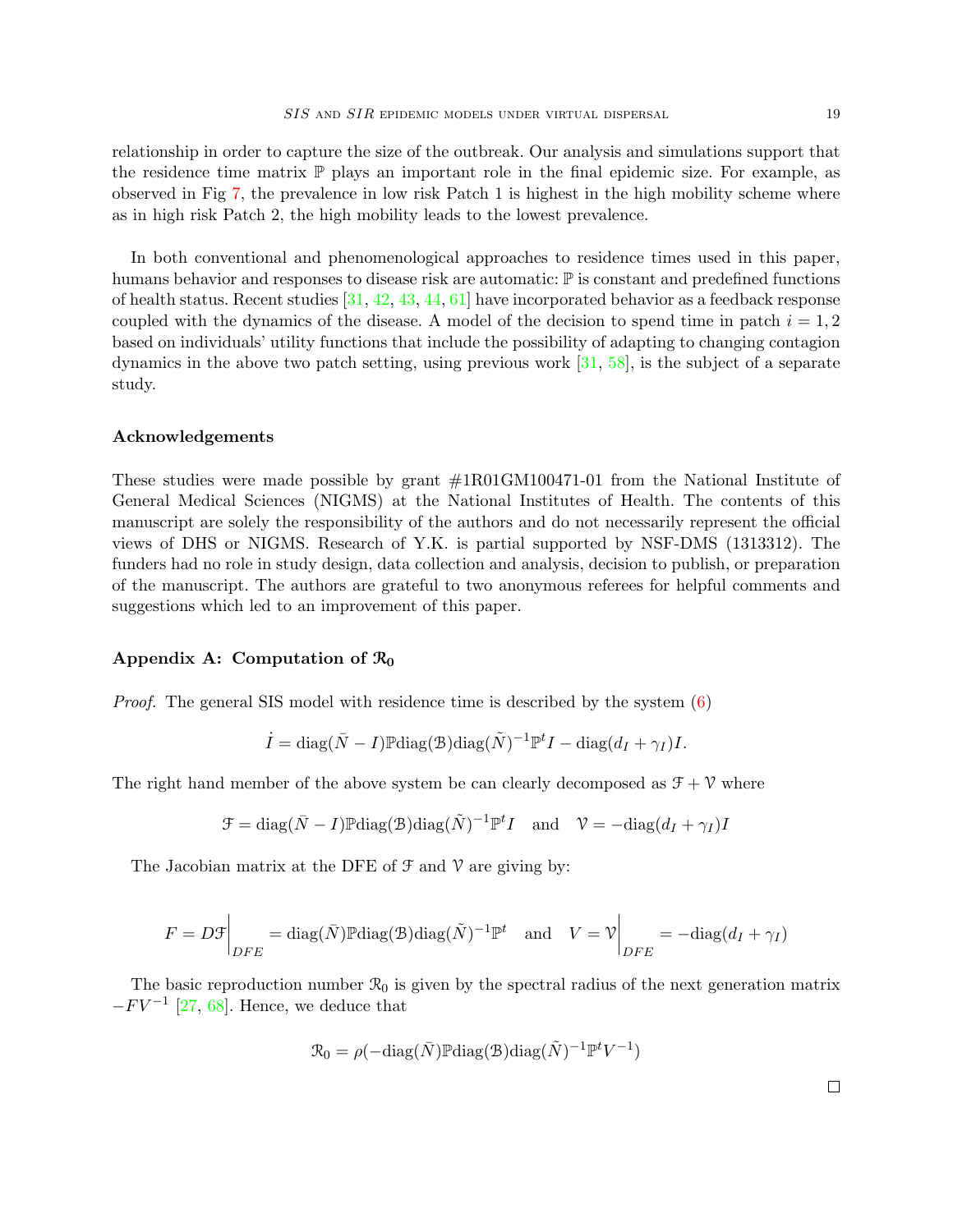# <span id="page-20-0"></span>Appendix B: Proof of Theorem [2.1](#page-7-0)

The proof uses the method in [\[51\]](#page-25-14) which is based on Hirsch's theorem [\[41\]](#page-24-19).

## **Theorem B.1** (Hirsch  $[41]$ ).

Let  $\dot{x} = F(x)$  be a cooperative differential equation for which  $\mathbb{R}^n_+$  is invariant, the origin is an equilibrium, each  $DF(x)$  is irreducible, and that all orbits are bounded. Suppose that

$$
x > y \implies DF(x) < DF(y) \quad \text{for all} \quad x, y.
$$

Then all orbits in  $\mathbb{R}^n_+$  tend to zero or there is a unique equilibrium  $p^*$  in the interior of  $\mathbb{R}^n_+$  and all orbits in  $\mathbb{R}^n_+$  tend to  $p^*$ .

## Proof of Theorem [2.1.](#page-7-0)

Equation  $(6)$  can be written as:

<span id="page-20-1"></span>
$$
\dot{I} = (F + V)I - \text{diag}(I)\mathbb{P}\text{diag}(\mathcal{B})\text{diag}(\tilde{N})^{-1}\mathbb{P}^t I
$$
\n(14)

where  $F = \text{diag}(\bar{N}) \mathbb{P} \text{diag}(\mathcal{B}) \text{diag}(\tilde{N})^{-1} \mathbb{P}^t$  and  $V = -\text{diag}(d_I + \gamma_I)$ , as defined in Appendix [A.](#page-19-0) Let us denote by  $X(I)$  the semi flow induced by  $(14)$ . Hence

<span id="page-20-2"></span>
$$
DX(I) = diag(\bar{N} - I)\mathbb{P}diag(\bar{D})diag(\tilde{N})^{-1}\mathbb{P}^{t} + V - W(I_1, I_2)
$$
\n(15)

where  $W(I_1, I_2) = \text{diag}(\mathbb{P} \text{diag}(\mathcal{B}) \text{diag}(\tilde{N})^{-1} \mathbb{P}^t I)$ . Since  $\mathbb{P}$  is irreducible and  $I \leq \bar{N}$ ,  $DX(I)$  is clearly Metzler irreducible matrix. That means, the flow is strongly monotone. Plus,  $DX(I)$  is clearly decreasing with respect of I. Hence, by Hirsch's theorem either all trajectories go to zero or go to an equilibrium point  $\overline{I} \gg 0$ . From the relation [\(15\)](#page-20-2), we have  $DX(0) = F + V$  where F and V are the one defined previously in Appendix [A.](#page-19-0) However, since F a nonnegative matrix and V is Metzler, we have the following equivalence

$$
\alpha(F+V) < 0 \iff \rho(-FV^{-1}) < 1
$$

where  $\alpha(F + V)$  is the stability modulus, i.e: the largest real part of eigenvalues, of  $F + V$ and  $\rho(-FV^{-1})$  the spectral radius of  $-FV^{-1}$ . Hence, the DFE is globally asymptotically stable if  $\mathcal{R}_0 = \rho(-FV^{-1}) < 1$ . And if  $\mathcal{R}_0 > 1$ , i.e:  $\alpha(F+V) > 0$ , the DFE is unstable [\[68\]](#page-26-3). Since, we have proved that  $DX(I)$  is a Metzler matrix, to prove the local stability of the endemic equilibrium  $\bar{I} \gg 0$ , we only need to prove that it exists  $w \gg 0$  such that  $DX(\bar{I})w < 0$  [\[7\]](#page-22-8). The endemic equilibrium  $I \gg 0$  satisfies the equation

$$
(F+V)\overline{I} - \text{diag}(\overline{I})\mathbb{P}\text{diag}(\mathcal{B})\text{diag}(\tilde{N})^{-1}\mathbb{P}^t\overline{I} = 0
$$

Hence,

$$
DX(\bar{I})\bar{I} = -W(\bar{I})\bar{I} < 0
$$

Hence, with  $w = \overline{I}$ , we deduce that  $\overline{I}$  is locally stable. With the attractivity of  $\overline{I}$  guaranteed Hirsh's theorem, we conclude that the endemic equilibrium  $\overline{I} \gg 0$  is globally asymptotically stable if  $\mathcal{R}_0 > 1$ .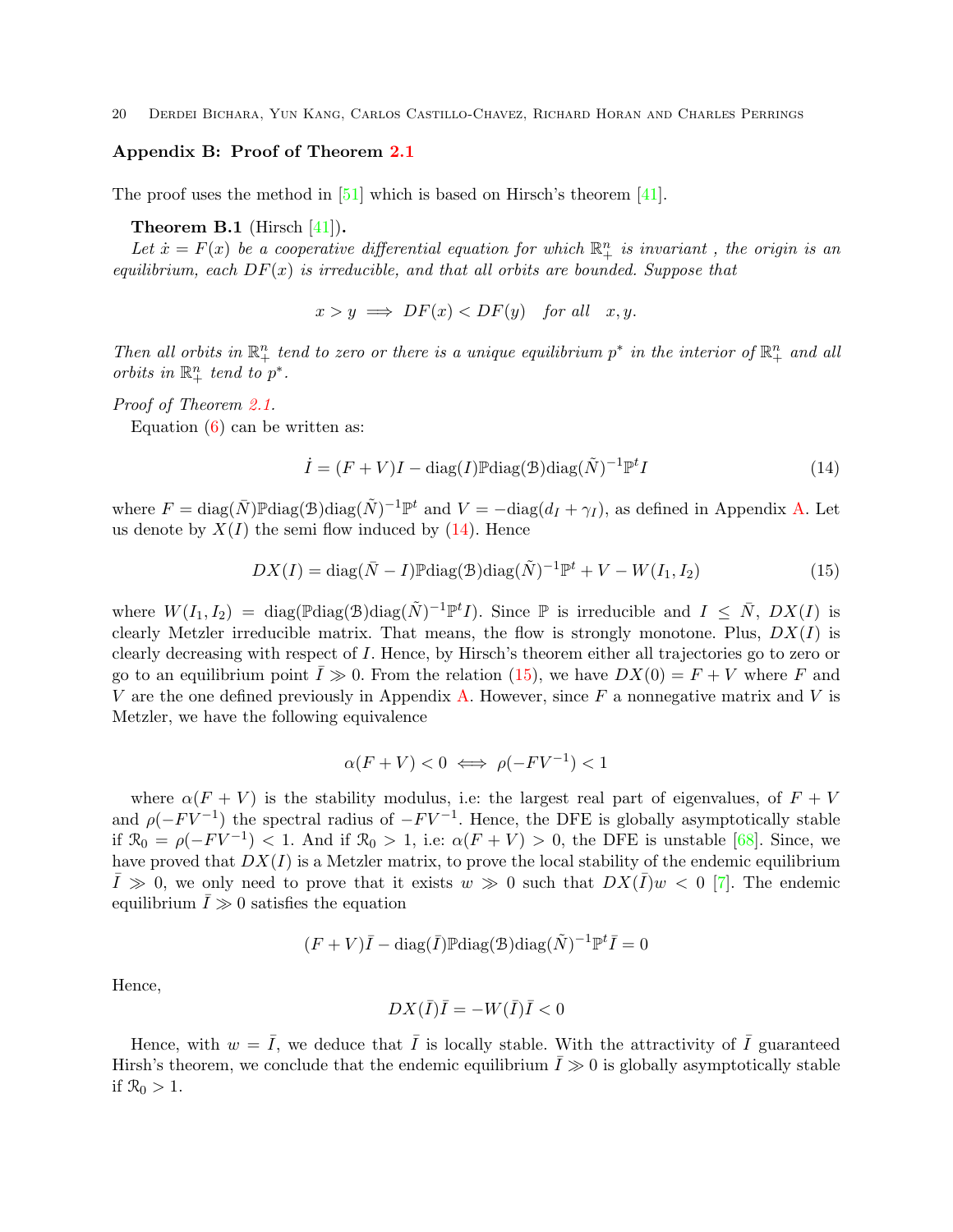Finally, if  $\mathcal{R}_0 = 1$ , we have  $\alpha(F+V) = 0$ . It exists  $c \gg 0$  such that  $(F+V)^t c = 0$ . By considering the Lyapunov function  $V = \langle c|I \rangle$ . This function is definite positive and its derivation along the trajectories if [\(14\)](#page-20-1) is

$$
\dot{V} = \langle c|\dot{I}\rangle
$$
\n
$$
= \langle c|(F+V)I - \text{diag}(I)\mathbb{P}\text{diag}(\mathfrak{B})\text{diag}(\tilde{N})^{-1}\mathbb{P}^{t}I\rangle
$$
\n
$$
= -\langle c|\text{diag}(I)\mathbb{P}\text{diag}(\mathfrak{B})\text{diag}(\tilde{N})^{-1}\mathbb{P}^{t}I\rangle
$$
\n
$$
\leq 0
$$
\n(16)

Plus  $\dot{V} = 0$  only at the DFE. Hence the DFE is GAS if  $\mathcal{R}_0 = 1$ . This completes the proof of the theorem [2.1.](#page-7-0)  $\Box$ 

#### <span id="page-21-0"></span>Appendix C: Proof of Theorem [2.2](#page-7-1)

*Proof.* Since Model [\(6\)](#page-6-0) has the compact global attractor  $\Omega$ , then according to Theorem [\(2.1\)](#page-7-0), we can expect that  $\lim_{t\to\infty} I_i(t) < \frac{b_i}{d_i}$  $\frac{b_i}{d_i}$ , thus for time large enough, we can have  $\frac{b_i}{d_i} - I_i > 0$ , therefore we have

$$
\dot{I}_i > I_i \left( \frac{b_i}{d_i} - I_i \right) \left( \sum_{j=1}^n \frac{\beta_j p_{ij}^2}{\sum_{k=1}^n p_{kj} \frac{b_k}{d_k}} \right) - (d_i + \gamma_i) I_i
$$

which indicates follows when  $\mathcal{R}_0^i(\mathbb{P}) > 1$ 

$$
\frac{\dot{I}_i}{I_i}\big|_{I_i=0} = \frac{b_i}{d_i} \left( \sum_{j=1}^n \frac{\beta_j p_{ij}^2}{\sum_{k=1}^n p_{kj} \frac{b_k}{d_k}} \right) - (d_i + \gamma_i) > 0.
$$

Then apply the average Lyapunov Theorem [\[50\]](#page-25-19), we can conclude that  $\liminf_{t\to\infty} I_i(t) > 0$ , i.e., the disease in the residence Patch  $i$  is persistent if  $\mathcal{R}_0^i(\mathbb{P}) > 1$  .

If  $p_{ij} > 0$  and  $p_{kj} = 0$  for all  $k = 1, ..., n$ , and  $k \neq i$ , this implies that if there is a portion of the residence Patch  $i$  population flowing into the residence Patch  $j$ , then there is no other residence Patch k where  $k \neq j$ , i.e.,

$$
\beta_j p_{ij} \sum_{k=1, k \neq i}^n p_{kj} I_k = 0
$$

which also implies that

$$
\left(\frac{b_i}{d_i} - I_i\right) \sum_{j=1}^n \frac{\beta_j p_{ij} \sum_{k=1, k \neq i}^n p_{kj} I_k}{\sum_{k=1}^n p_{kj} \frac{b_k}{d_k}} = 0.
$$

then we can conclude that Model [\(6\)](#page-6-0) can have an equilibrium since under these conditions,

$$
\frac{b_i}{d_i} \sum_{j=1}^n \frac{\beta_j p_{ij} \sum_{k=1, k \neq i}^n p_{kj} I_k}{\sum_{k=1}^n p_{kj} \frac{b_k}{d_k}} = \frac{b_i}{d_i} \frac{\beta_i \sum_{k=1, k \neq i}^n p_{ki} I_k}{\sum_{k=1}^n p_{kj} \frac{b_k}{d_k}} = 0.
$$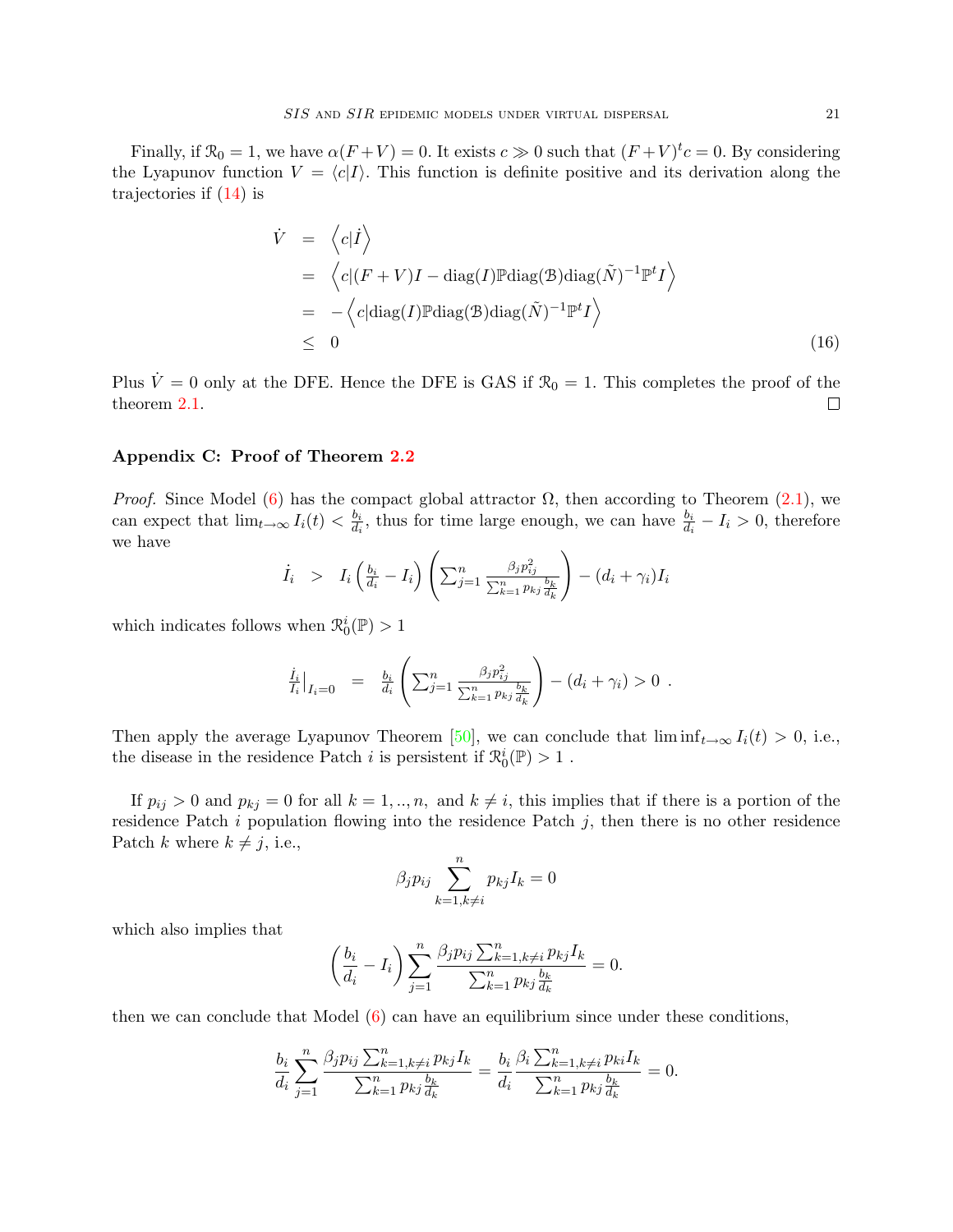Therefore, if the conditions  $p_{kj} = 0$  for all  $k = 1, ..., n$ , and  $k \neq j$  whenever  $p_{ij} > 0$  hold, then we have

$$
\begin{array}{rcl}\n\dot{I}_i|_{I_i=0} &=& \left[I_i\left(\frac{b_i}{d_i}-I_i\right)\left(\sum_{j=1}^n\frac{\beta_jp_{ij}^2}{\sum_{k=1}^np_{kj}\frac{b_k}{d_k}}\right)+\left(\frac{b_i}{d_i}-I_i\right)\sum_{j=1}^n\frac{\beta_jp_{ij}\sum_{k=1,k\neq i}^np_{kj}I_k}{\sum_{k=1}^np_{kj}\frac{b_k}{d_k}}-(d_i+\gamma_i)I_i\right]\right|_{I_i=0} \\
&=& \frac{b_i}{d_i}\sum_{j=1}^n\frac{\beta_jp_{ij}\sum_{k=1,k\neq i}^n p_{kj}I_k}{\sum_{k=1}^np_{kj}\frac{b_k}{d_k}}=0\n\end{array}
$$

Therefore,  $I_i = 0$  is the invariant manifold for Model  $(6)$ .

On the other hand, when these conditions hold, then we have

$$
\mathcal{R}_0^i(\mathbb{P}) = R_0^i \times \sum_{j=1}^n \left(\frac{\beta_j}{\beta_i}\right) p_{ij} \left(\frac{\left(p_{ij}\frac{b_i}{d_i}\right)}{\sum_{k=1}^n p_{kj}\frac{b_k}{d_k}}\right) = R_0^i \times \sum_{j=1}^n \left(\frac{\beta_j}{\beta_i}\right) p_{ij}.
$$

Therefore, if  $\mathcal{R}_0^i(\mathbb{P}) = R_0^i \times \sum_{j=1}^n \left( \frac{\beta_j}{\beta_i} \right)$  $\overline{\beta_i}$  $\left( p_{ij} \leq 1, \text{ then we have the following inequality:} \right)$ 

$$
\frac{\dot{I}_i}{I_i} = I_i \left( \frac{b_i}{d_i} - I_i \right) \left( \sum_{j=1}^n \frac{\beta_j p_{ij}^2}{\sum_{k=1}^n p_{ki} \frac{b_k}{d_k}} \right) - (d_i + \gamma_i) I_i
$$
\n
$$
\leq I_i \left[ \frac{b_i}{d_i} \left( \sum_{j=1}^n \frac{\beta_j p_{ij}^2}{\sum_{k=1}^n p_{ki} \frac{b_k}{d_k}} \right) - (d_i + \gamma_i) \right]
$$
\n
$$
= I_i \left[ \sum_{j=1}^n \beta_j p_{ij} - (d_i + \gamma_i) \right] < 0
$$

.

 $\Box$ 

Therefore, we have  $\lim_{t\to\infty} I_i(t) = 0$ , i.e., there is no endemic in the residence Patch i.

#### References

- <span id="page-22-2"></span>[1] R. M. Anderson and R. M. May, Directly transmitted infections diseases: control by vaccination., Science, 215 (1982), pp. 1053–1060.
- <span id="page-22-3"></span>[2]  $\_\_\_\_\$  Infectious Diseases of Humans. Dynamics and Control, Oxford science publications, 1991.
- <span id="page-22-5"></span>[3] J. Arino, Disease in metapopulations model. draft, 2008.
- <span id="page-22-6"></span>[4] J. Arino, J. Davis, D. Hartley, R. Jordan, J. Miller, and P. van den Driessche, A multi-species epidemic model with spatial dynamics, Math. Med. Biol., 22 (2005), pp. 129–142.
- <span id="page-22-4"></span>[5] J. Arino and P. van den Driessche, The basic reproduction number in a multi-city compartmental model, Lect. Notes Contr. Inf. Sci., 294 (2003), pp. 135–142.
- <span id="page-22-7"></span> $[6]$  , Disease spread in metapopulations, in Nonlinear dynamics and evolution equations, X.-O. Zhao and X. Zou, eds., vol. 48, Fields Instit. Commun., AMS, Providence, R.I., 2006, pp. 1–13.
- <span id="page-22-8"></span>[7] A. Berman and R. J. Plemmons, Nonnegative matrices in the mathematical sciences, vol. 9 of Classics in Applied Mathematics, Society for Industrial and Applied Mathematics (SIAM), Philadelphia, PA, 1994. Revised reprint of the 1979 original.
- <span id="page-22-0"></span>[8] D. BERNOULLI, Essai d'une nouvelle analyse de la mortalité causée par la petite vérole, Mem. Math. Phys. Acad. R. Sci. Paris, (1766), pp. 1–45.
- <span id="page-22-1"></span>[9] S. P. Blythe and C. Castillo-Chavez, Like-with-like preference and sexual mixing models, Math. Biosci., 96 (1989), pp. 221–238.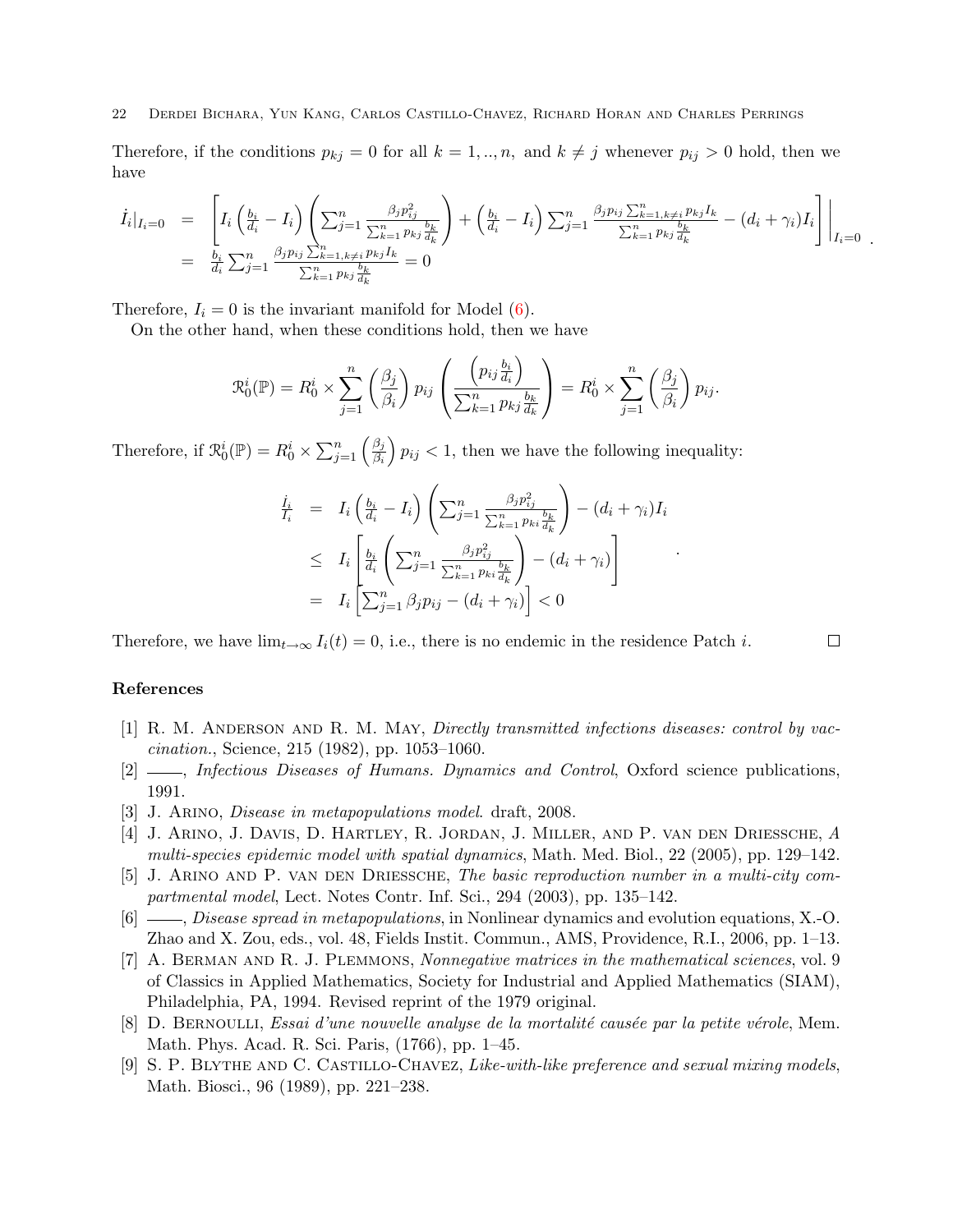- <span id="page-23-7"></span>[10] F. Brauer, Epidemic models with heterogeneous mixing and treatment, Bull Math Biol, 70 (2008), pp. 1869–1885.
- <span id="page-23-8"></span>[11] F. Brauer and C. Castillo-Chavez, Basic models in epidemiology, in Ecological Time Series, N. Y. Raven Press, ed., J. Steele and T Powell (eds.), 1994, pp. 410–477.
- <span id="page-23-17"></span>[12] F. BRAUER AND C. CASTILLO-CHÁVEZ, Mathematical models in population biology and epidemiology, vol. 40 of Texts in Applied Mathematics, Springer-Verlag, New York, 2012.
- <span id="page-23-9"></span>[13] F. BRAUER, C. CASTILLO-CHAVEZ, AND J. X. VELASCO-HERNÁNDEZ, Recruitment effects in heterosexually transmitted disease models, in dvances in Mathematical Modeling of Biological Processes, D. Kirschner, ed., vol. 3:1, International Journal of Applied Scien ce and Computation, 1996, pp. 78–90.
- <span id="page-23-15"></span>[14] F. Brauer, Z. Feng, and C. Castillo-Chavez, Discrete epidemic models, Math. Biosci. Eng., 7 (2010), pp. 1–15.
- <span id="page-23-10"></span>[15] F. Brauer and P. van den Driessche, Models for transmission of disease with immigration of infectives, Math. Biosci., 171 (2001).
- <span id="page-23-12"></span>[16] F. Brauer, P. van den Driessche, and L. Wang, Oscillations in a patchy environment disease model oscillations in a patchy environment disease model, Math. Biosci., 215 (2008), pp. 1–10.
- <span id="page-23-11"></span>[17] F. Brauer and J. Watmough, Age of infection epidemic models with heterogeneous mixing, Journal of Biological Dynamics, 3 (2009), pp. 324–330.
- <span id="page-23-0"></span>[18] C. Castillo-Chavez and S. Busenberg, A general solution of the problem of mixing of subpopulations and its application to risk-and age-structured epidemic models for the spread of aids, Mathematical Medecine and Biology, 8 (1991), pp. 1–29.
- <span id="page-23-4"></span>[19] C. Castillo-Chavez, K. Cooke, W. Huang, and S. A. Levin, Results on the dynamics for models for the sexual transmission of the human immunodeficiency virus, Appl. Math. Lett., 2 (1989), pp. 327–331.
- <span id="page-23-6"></span>[20] C. Castillo-Chavez, H. Hethcote, V. Andreasen, S. Levin, and W. Liu, Epidemiological models with age structure, proportionate mixing, and cross-immunity, Journal of Mathematical Biology, 27 (1989), pp. 233–258.
- <span id="page-23-1"></span>[21] C. Castillo-Chavez and W. Huang, Age-structured core group model and its impact on STD dynamics, in Mathematical approaches for emerging and reemerging infectious diseases: models, methods, and theory (Minneapolis, MN, 1999), vol. 126 of IMA Vol. Math. Appl., Springer, New York, 2002, pp. 261–273.
- <span id="page-23-3"></span>[22] C. Castillo-Chavez, W. Huang, and J. Li, Competitive exclusion in gonorrhea models and other sexually transmitted diseases, SIAM J. Appl. Math., 56 (1996), pp. 494–508.
- <span id="page-23-2"></span>[23] , Competitive exclusion and coexistence of multiple strains in an SIS STD model, SIAM J. Appl. Math., 59 (1999), pp. 1790–1811 (electronic).
- <span id="page-23-13"></span>[24] C. CASTILLO-CHAVEZ AND H. R. THIEME, Asymptotically autonomous epidemic models, in Mathematical Population Dynamics: Analysis of Heterogeneity, Volume One: Theory of Epidemics, O. Arino, A. D.E., and M. Kimmel, eds., Wuerz, 1995.
- <span id="page-23-5"></span>[25] C. CASTILLO-CHAVEZ, J. X. VELASCO-HERNÁNDEZ, AND S. FRIDMAN, Modeling contact structures in biology, in Frontiers in Mathematical Biology, S. A. Levin, ed., vol. 100, Springer-Verlag, 1994, ch. 454-491.
- <span id="page-23-16"></span>[26] D. Chowell, C. Castillo-Chavez, S. Krishna, X. Qiu, and K. S. Anderson, Modelling the effect of early detection of ebola, The lancet, 15 (2015), pp. 148–149.
- <span id="page-23-14"></span>[27] O. DIEKMANN, J. A. P. HEESTERBEEK, AND J. A. J. METZ, On the definition and the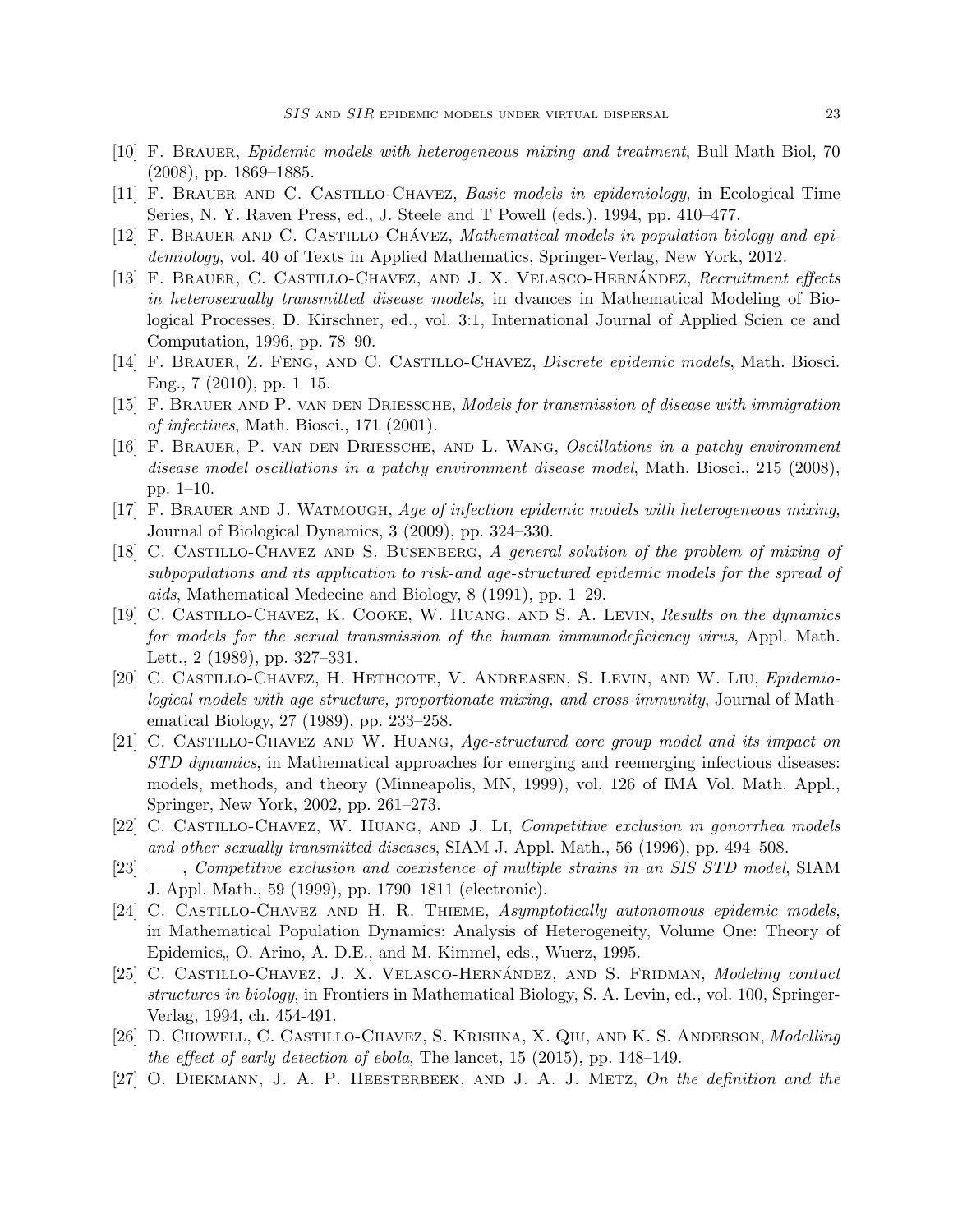computation of the basic reproduction ratio  $R_0$  in models for infectious diseases in heterogeneous populations, J. Math. Biol., 28 (1990), pp. 365–382.

- <span id="page-24-0"></span>[28] K. DIETZ AND J. HEESTERBEEK, Daniel Bernoulli's epidemiological model revisited., Math. Biosci., 180 (2002), pp. 1–21.
- <span id="page-24-6"></span>[29] K. DIETZ AND D. SCHENZLE, *Mathematical models for infectious disease statistics*, in A celebration of statistics, Springer, New York, 1985, pp. 167–204.
- <span id="page-24-9"></span>[30] A. FALL, A. IGGIDR, G. SALLET, AND J.-J. TEWA, *Epidemiological models and lyapunov* functions, Math. Model. Nat. Phenom, 2 (2007), pp. 62–68.
- <span id="page-24-15"></span>[31] E. Fenichel, C. Castillo-Chavez, M. G. Ceddia, G. Chowell, P. Gonzalez Parra, G. J. Hickling, G. Holloway, R. Horan, B. Morin, C. Perrings, M. Springborn, L. Valazquez, and C. Villalobos, Adaptive human behavior in epidemiological models, PNAS, (2011).
- <span id="page-24-11"></span>[32] H. Guo, M. Li, AND Z. SHUAI, Global stability of the endemic equilibrium of multigroup models., Can. Appl. Math. Q., 14 (2006), pp. 259–284.
- <span id="page-24-12"></span> $[33]$  , A graph-theoretic approach to the method of global Lyapunov functions., Proc. Amer. Math. Soc., (2008).
- <span id="page-24-1"></span>[34] K. HADELER AND C. CASTILLO-CHAVEZ, A core group model for disease transmission, Math Biosci, 128 (1995), pp. 41–55.
- <span id="page-24-8"></span>[35] K. R. HEIDERICH, W. HUANG, AND C. CASTILLO-CHAVEZ, Nonlocal response in a simple epidemiological model, in Mathematical approaches for emerging and reemerging infectious diseases: an introduction, I. V. M. Appli., ed., vol. 125, Springer-Verlag New York, Inc., 2002, pp. 129–151.
- <span id="page-24-13"></span>[36] N. HERNANDEZ-CERON, Z. FENG, AND C. CASTILLO-CHAVEZ, Discrete epidemic models with arbitrary stage distributions and applications to disease control, Bull Math Biol, 75 (2013), pp. 1716–1746.
- <span id="page-24-14"></span>[37] H. W. HETHCOTE, *Qualitative analyses of communicable disease models.*, Math. Biosci., 28 (1976), pp. 335–356.
- <span id="page-24-7"></span>[38] , The mathematics of infectious diseases, SIAM Rev., 42 (2000), pp. 599–653 (electronic).
- <span id="page-24-10"></span>[39] H. W. HETHCOTE AND H. R. THIEME, Stability of the endemic equilibrium in epidemic models with subpopulations, Math. Biosci., 75 (1985), pp. 205–227.
- <span id="page-24-2"></span>[40] H. W. Hethcote and J. Yorke, Gonorrhea : transmission dynamics and control, vol. 56 of Lect. Notes Biomath., Springer-Verlag, 1984.
- <span id="page-24-19"></span>[41] M. HIRSCH, The dynamical system approach to differential equations, Bull. AMS, 11 (1984), pp. 1–64.
- <span id="page-24-16"></span>[42] D. R. Horan and E. P. Fenichel, Economics and ecology of managing emerging infectious animal diseases, Amer. J. Agr. Econ., 89 (2007), pp. 1232–1238.
- <span id="page-24-17"></span>[43] D. R. HORAN, E. P. FENICHEL, AND R. T. MELSTROM, Wildlife disease bioeconomics, International Review of Environmental and Resource Economics, 5 (2011), pp. 23–61.<br>D. B. Hansus E. D. Fruggers, G. A. Warn, the P. M. Grapes M.
- <span id="page-24-18"></span>[44] D. R. Horan, E. P. Fenichel, C. A. Wolf, and B. M. Graming, Managing infectious animal disease systems, Annu. Rev. Resout. Econ., 2 (2010), pp. 101–124.
- <span id="page-24-3"></span>[45] S.-F. Hsu Schmitz, Effect of treatment or/and vaccination on hiv transmission in homosexual with genetic heterogeneity, Math. Biosci.,  $167$  (2000), pp. 1–18.
- <span id="page-24-4"></span> $[46]$  , A mathematical model of hiv transmission in homosexuals with genetic heterogeneity, Journal of Theoretical Medecine, 2 (2000), pp. 285–296.
- <span id="page-24-5"></span>[47]  $\ldots$ , The influence of treatment and vaccination induced changes in the risky contact rate on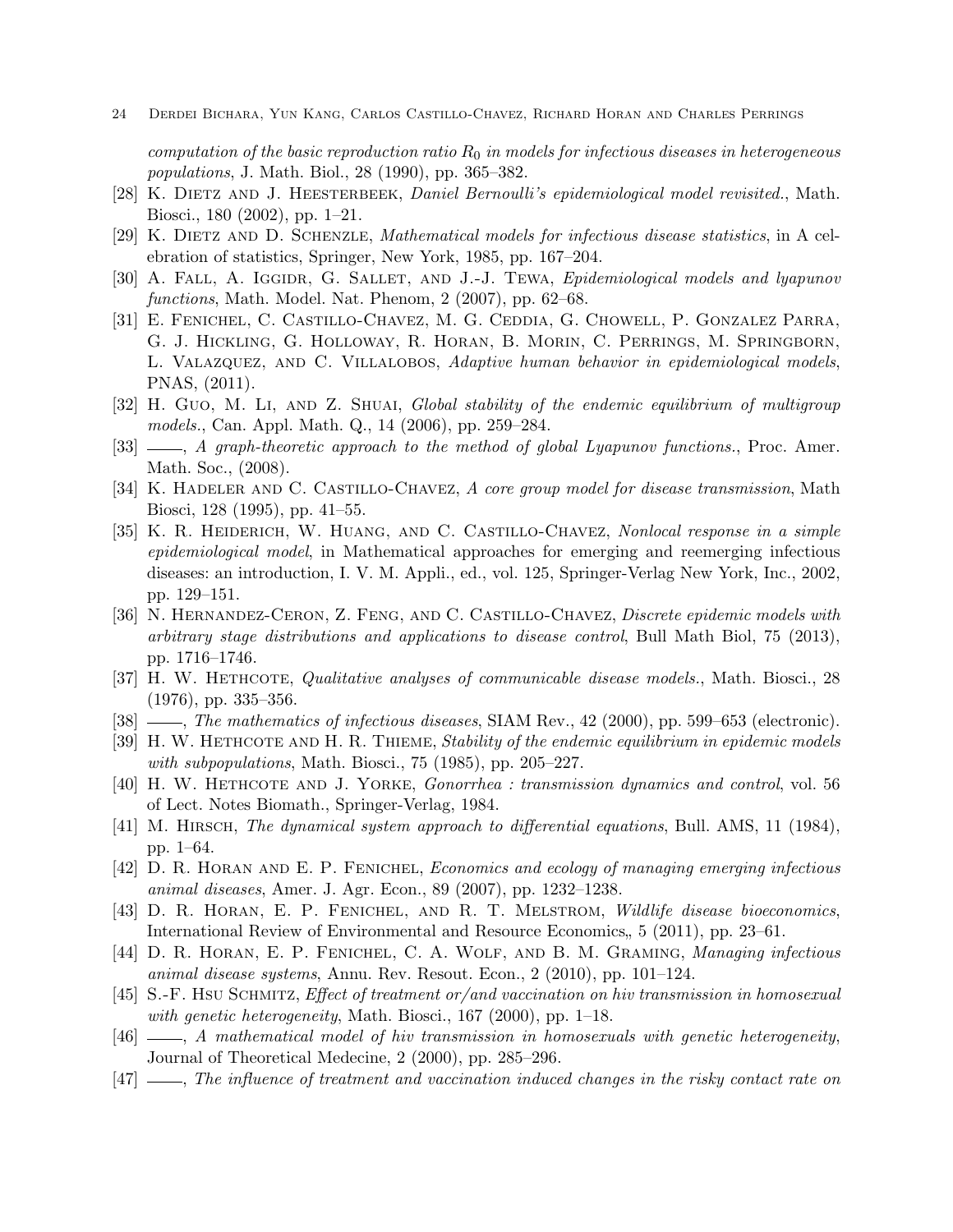hiv transmisssion, Math. Pop. Stud., 14 (2007), pp. 57–76.

- <span id="page-25-2"></span>[48] W. Huang, K. Cooke, and C. Castillo-Chavez, Stability and bifurcation for a multiplegroup model for the dynamics of hiv/aids transmission, SIAM J. Appl. Math., 52 (1992), pp. 835–854.
- <span id="page-25-6"></span>[49] W. Huang, K. L. Cooke, and C. Castillo-Chavez, Stability and bifurcation for a multiple-group model for the dynamics of hiv/aids transmission, SIAM Journal on Applied Mathematics, 52 (1992), pp. 835–854.
- <span id="page-25-19"></span>[50] V. HUTSON, A theorem on average Liapunov functions, Monatshefte fur Mathematik, 98 (1984), pp. 267–275.
- <span id="page-25-14"></span>[51] A. IGGIDR, G. SALLET, AND B. TSANOU, Global stability analysis of a metapopulation sis epidemic model, Math. Pop. Stud., 19 (2012), pp. 115–129.
- <span id="page-25-7"></span>[52] J. A. Jacquez and C. P. Simon, The stochastic si model with recruitment and deaths i. comparison with the closed sis model, Math Biosci, 117 (1993), pp. 77–125.
- <span id="page-25-8"></span>[53] J. A. Jacquez, C. P. Simon, and J. Koopman, The reproduction number in deterministic models of contagious diseases, Comment. Theor. Biol.., 2 (1991).
- <span id="page-25-9"></span>[54] J. A. Jacquez, C. P. Simon, J. Koopman, L. Sattenspiel, and T. Perry, Modeling and analyzing HIV transmission : the effect of contact patterns, Math. Biosci., 92 (1988).
- <span id="page-25-15"></span>[55] T. KUNIYA AND Y. MUROYA, Global stability of a multi-group sis epidemic model for population migration, DCDS series B, 19 (2014).
- <span id="page-25-4"></span>[56] A. Lajmanovich and J. Yorke, A deterministic model for gonorrhea in a nonhomogeneous population., Math. Biosci., 28 (1976), pp. 221–236.
- <span id="page-25-10"></span>[57] X. Lin and J. W.-H. So, Global stability of the endemic equilibrium and uniform persistence in epidemic models with subpopulations., J. Aust. Math. Soc., Ser. B, 34 (1993), pp. 282–295.
- <span id="page-25-18"></span>[58] B. MORIN AND C. CASTILLO-CHAVEZ, Sir dynamics with economically driven contact rates, Natural Resource Modeling, 26 (2003), pp. 505–525.
- <span id="page-25-1"></span>[59] J. Mossong, N. Hens, M. Jit, P. Beutels, R. Mikolajczyk, M. Massari, S. Salmaso, G. S. Tomba, J. Wallinga, J. Heijne, M. Sadkowska-Todys, M. Rosinska, and W. J. EDMUNDS, Social contacts and mixing patterns relevant to the spread of infectious diseases, Plos Medecine, 5 (2008), pp. 381–391.
- <span id="page-25-5"></span>[60] A. Nold, *Heterogeneity in disease-transmission modeling.*, Math. Biosci., 52 (1980), p. 227.
- <span id="page-25-17"></span>[61] C. Perrings, C. Castillo-Chavez, G. Chowell, P. Daszak, E. P. Fenichel, D. Finnoff, R. D. Horan, A. M. Kilpatrick, A. P. Kinzig, N. V. Kuminoff, S. Levin, B. MORIN, K. F. SMITH, AND M. SPRINGBORN, *Merging economics and epidemiology to im*prove the prediction and management of infectious disease, Ecohealth, (2014).
- <span id="page-25-0"></span>[62] R. Ross, The prevention of malaria, John Murray, 1911.
- <span id="page-25-3"></span>[63] S. Rushton and A. Mautner, The deterministic model of a simple epidemic for more than one community, Biometrika, (1955), pp. 126–132.
- <span id="page-25-16"></span>[64] L. SATTENSPIEL AND K. DIETZ, A structured epidemic model incorporating geographic mobility among regions., Math Biosci, 128 (1995), pp. 71–91.
- <span id="page-25-11"></span>[65] L. Sattenspiel and C. P. Simon, The spread and persistence of infectious diseases in structured populations, Math. Biosci., 90 (1988), pp. 341–366. Nonlinearity in biology and medicine (Los Alamos, NM, 1987).
- <span id="page-25-13"></span>[66] Z. Shuai and P. van den Driessche, Global stability of infectious disease models using lyapunov functions, SIAM Journal on Applied Mathematics, 73 (2013), pp. 1513–1532.
- <span id="page-25-12"></span>[67] C. P. Simon and J. A. Jacquez, Reproduction numbers and the stability of equilibria of SI